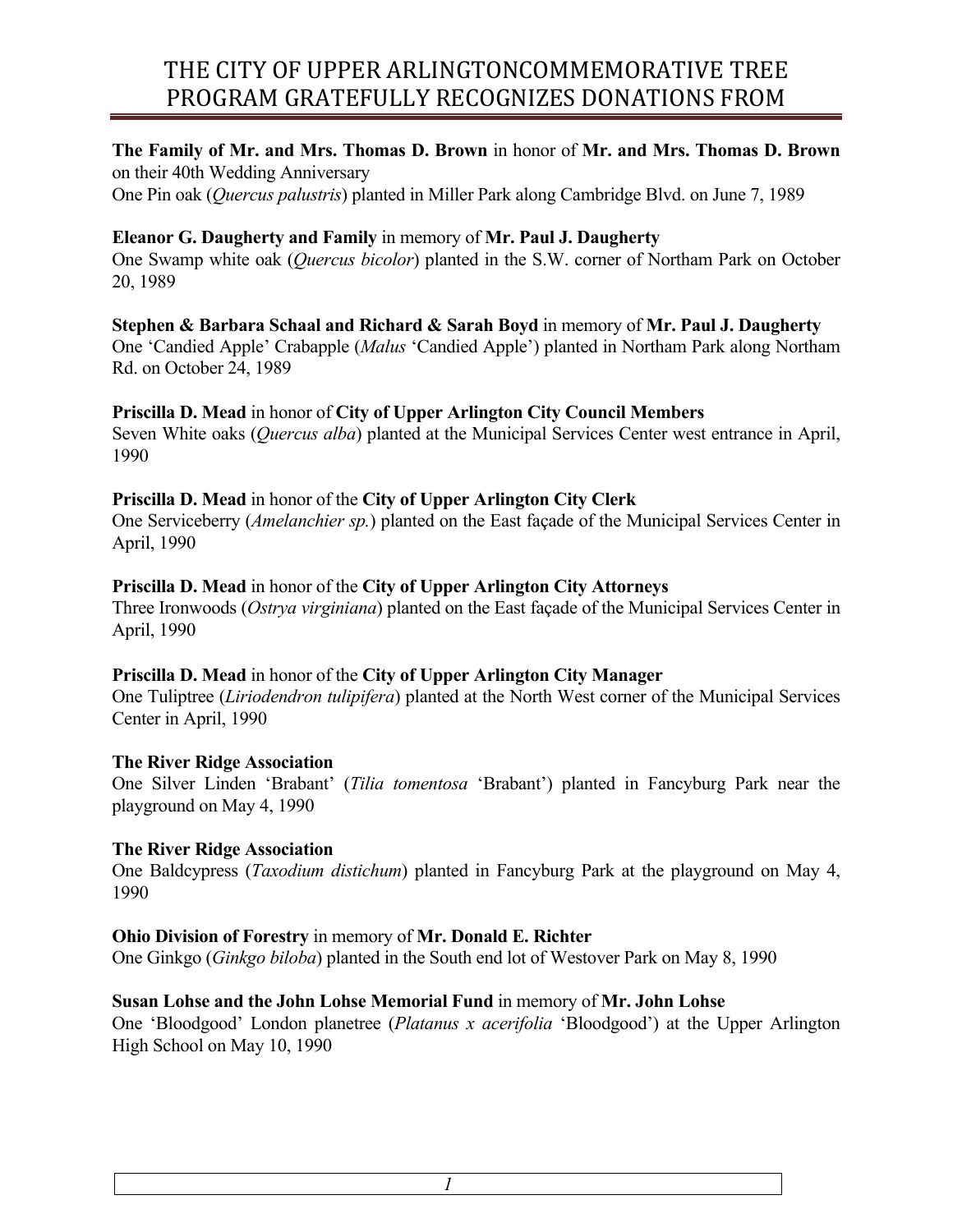## **Yvonne E. Simon and Family** in memory of **Mr. Donald E. Simon**

One 'Riversii' European beech (*Fagus sylvatica* `Riversii') planted in Thompson Park near the East McCoy Rd. driveway in May, 1990

#### **Jim & Merry Hamilton, Chuck & Marianne Hamilton, Ed & Nancy Hamilton and Walt & Millie Hamilton** in honor of **Gladys M. Hamilton** on Mother's Day, 1990

One 'Ivory Silk' Japanese tree lilac (*Syringa reticulata* `Ivory Silk') planted in North-South Parkway Park near Kensington Rd. in May 1990

## **Barbara Penney and Family** in memory of **Mr. and Mrs. Ben W. Shipley**

Two Kentucky coffeetrees (*Gymnocladus dioicus*) planted in the South West corner of Miller Park on November 2, 1990

**Mrs. Helen M. Landis** in memory of **Mr. Henry L. Landis,** Mayor of Upper Arlington from January, 1964 to January, 1966

One 'Greenspire' Littleleaf linden (*Tilia cordata* 'Greenspire') planted in front of the Old Municipal Building, 2095 Arlington Avenue, on November 5, 1990

**Tom & Betty Gorman, Rhoma & Roger Berlin, Lois Chope, Jo & Bob Defenbaugh, Margaret Durham, Nancy & Fred Exline, Dorcas & Bill Kerr, Susan & Bob Kuhns, Mildred Mangum, Betty & Ralph Pease, Janet & Vol Philips, Rooney & Bill Seibert, Judy Sutro, Jody Taylor and Lowell & Tom Williams** in memory of **Mrs. Marilyn J. Coon**

One Sweetgum (*Liquidambar styraciflua*) planted in Miller Park North of the library on December 5, 1990

## **The Parents, Alumni Families and Families of the Upper Arlington Child Care Program** in memory of **Melanie Saunders Coachman**

One Swamp white oak (*Quercus bicolor*) planted at the Burbank School Playground on April 10, 1991

## **Jerry & Sue Allen and Children Doug, Dick and Julie** in memory of **Dr. Claude Perry** and in honor of **Mrs. Claude "Jo" Perry**

One Dawn redwood (*Metasequoia glyptostroboides*) planted in the North East corner of Miller Park on April 10, 1991

## **The Bridge Group** in memory of **Dr. John Peter Minton**

One Colorado blue spruce (*Picea pungens*) planted along Kenny Rd. at the Upper Arlington Municipal Services Center on April 17, 1991

## **The Earl Sala Family** in memory of **Mrs. Marvin Morehead**

One Red oak (*Quercus rubra*) planted in the South East corner of Smith Park on April 23, 1991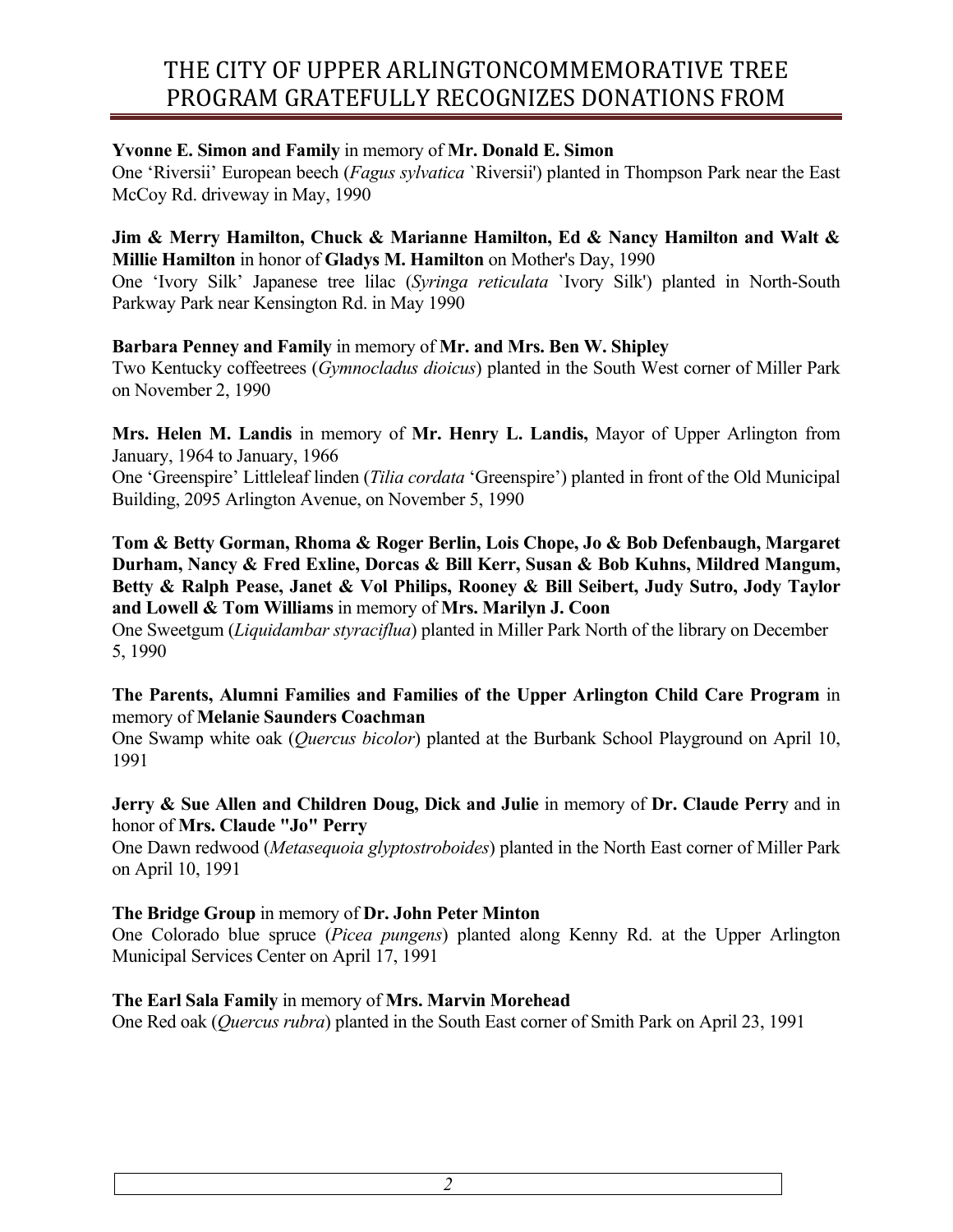# **The Norwester Women's Club** in honor of **Arbor Day, 1991**

Two Katsuratrees (*Cercidiphyllum japonicum*) planted in Mallway Park on April 26, 1991 (replaced with 2 Dawn Redwoods (Metasequoia glyptostroboides) 2013)

## **The Upper Arlington Breakfast Club** in memory of **Linda Thomas**

One 'Skyline' Honeylocust (*Gleditsia tricanthos* 'Skyline') planted in the playground area between Northam Park and the Upper Arlington Library on April 27, 1991

**John and Andrew Duchi** in honor of their mother **Mary L. Duchi** for Christmas 1990 One 'Autumn Purple' White ash (*Fraxinus americana* 'Autumn Purple') planted along Northam Rd. in Northam Park on May 2, 1991 (replaced with a Red Buckeye *Aesculus pavia* in May 2011)

#### **The Upper Arlington Leadership Program Class of 1991** in honor of **Margine Moul,** Executive **Director**

One European larch (*Larix decidua*) planted at the Municipal Services Center on May 16, 1991 (replaced with a Dawn Redwood (*Metasequoia glyptostroboides*) in 1993)

**Susan & Don Burton, Nancy & Rich Kaufman, Diane & Dan Kearney and Karen & Jim Houk** in honor of **Dr. and Mrs. Charles Meckstroth** on their 45th Wedding Anniversary One Black tupelo (*Nyssa sylvatica*) planted in Northam Park near the boulder on May 29, 1991

#### **Friends of the Family** in memory of **Dorothy Sandals Pierman**

One Ginkgo (*Ginkgo biloba*) planted on the South side the Tremont Road Library on June 17, 1991

## **The Upper Arlington High School Class of 1981** in memory of **Deceased Class Members**

One Englemann spruce (*Picea englemannii*) planted in Thompson Park along Lane Rd. on July 4, 1991

(replaced by White spruce *Picea glauca* fall 1998)

## **Ann Gabriel** in memory of **Mr. Charles F. "Charlie" Nicklaus**

One Baldcypress (*Taxodium distichum*) planted in Northam Park on South side of the pool on October 23, 1991

#### **Senior Members of the 1982 Upper Arlington High School Men's Swim Team and their Families** in memory of **Gerald VanEgmond**

One 'Legacy' Sugar maple (*Acer saccharum* 'Legacy') planted at the Upper Arlington High School on November 12, 1991

## **Pete Corey, Pat Corey, Jan Barney, Susan Paquette and Lisa Corey** in memory of **Barbara Corey Geltzer**

One Sycamore (*Platanus occidentalis*) planted in Fancyburg Park on April 22, 1992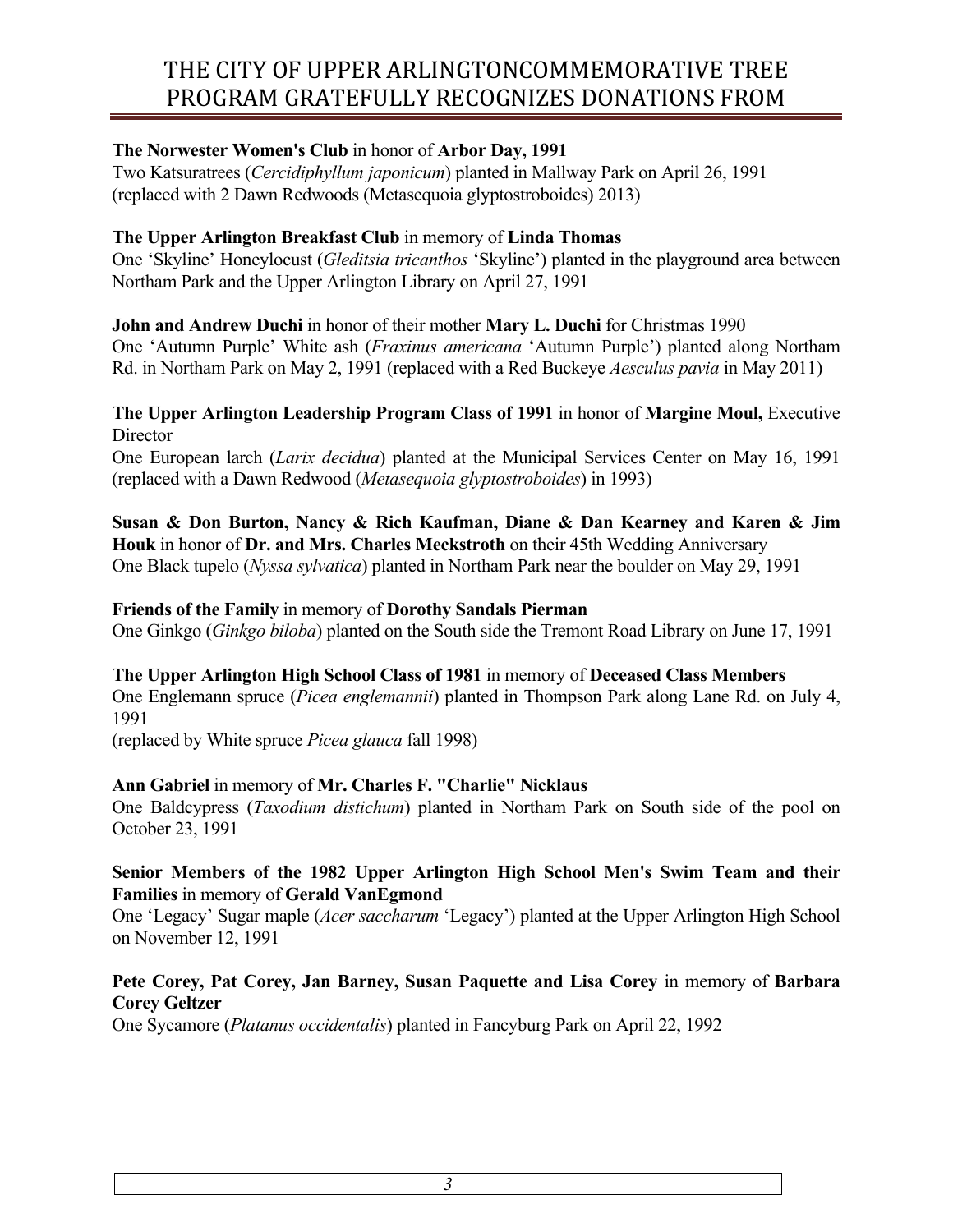## **Mrs. Jan Minton** in memory of **Dr. John P. Minton, Woodrow "Woody" Hayes,** and in honor of **Mrs. Anne Hayes**

A grove of Ohio buckeyes (*Aesculus glabra*) planted at the North point of the Upper Arlington Municipal Services Center on April 23, 1992

## **The Upper Arlington Senior Center Ping Pongers** in memory of **Claude Boveine**

One 'Pink Spires' Crabapple (*Malus '*Pink Spires') planted in the Senior Center Courtyard Garden on Arbor Day - April 24, 1992 (replace by 'Indian Summer' crabapple *Malus* 1996)

**The Upper Arlington Tree Commission** in honor of **Lucy Diavolo Cothrel** on her First Birthday One Black oak (*Quercus velutinia*) planted in Thompson Park North of the playground on May 9, 1992

## **Jim & Merry Hamilton, Chuck & Marianne Hamilton, Ed & Nancy Hamilton and Walt & Millie Hamilton** in honor of **Gladys M. Hamilton** on Mother's Day, 1992

One Weeping nootka falsecypress (*Chamaecyparis nootkatensis pendula*) planted in North-South Parkway Park near Kensington Rd. on May 10, 1992

#### **Mrs. Joy Greer** in memory of **Mr. Robert Dale Greer and Mrs. Dorothy Clover Bowser** One Kousa dogwood (*Cornus kousa*) planted at the Lane Road Library along Lane Rd. on May 12, 1992

## **John & Vicki Winzenread, Dave & Maggi Kelch, Mark & Noreen Murphy, Tom & Cheryl Hoffman, Jeff & Mary Trabue, Dave & Kathy Marsalka, Allan & Tracy Beebe, Ed & Laurie Avery and Jim & Patty Sisto** in memory of **Nancy Jo Baker**

Three Katsuratrees (*Cercidiphyllum japonicum*) and one Japanese snowbell (*Styrax japonicus*) planted in Thompson Park on May 29, 1992

(replaced by *Sorbus quercifolia* Oakleaf Mountain Ash fall 1998)

**William Gosnell, Mariana Gosnell and Molly Rudy** in memory of **Francis and Katharine Gosnell**

One Red oak (*Quercus rubra*) planted in Miller Park along Stratford Rd. on November 13, 1992

# **The Officers, Board of Directors and Members of the Upper Arlington Rotary Club** in honor

of **James C. Ayers** and his service as President of the Upper Arlington Rotary Club 1991-1992 One 'Princeton' Silver linden (*Tilia tomentosa* 'Princeton') planted in Northam Park near the libraby on November 16, 1992

# **Dr. and Mrs. Donald L. Lewis** in memory of **Dr. William H. Havener**

One 'Green Mountain' Sugar maple (*Acer saccharum* 'Green Mountain') planted in King Avenue Triangle Park along Cambridge Blvd. on November 18, 1992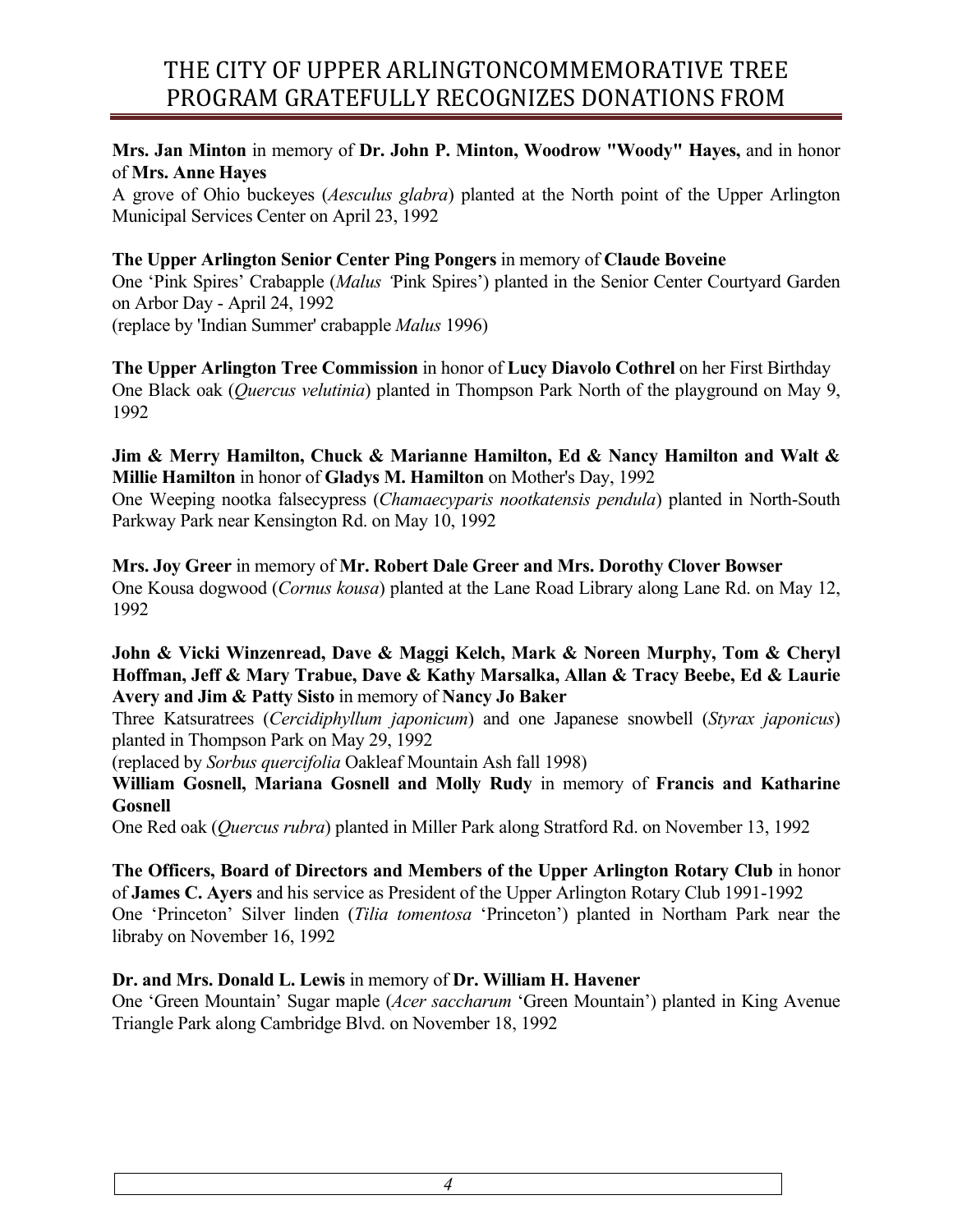## **Cathy Green, Elizabeth Swarthout, Cynthia Weihl and Christie Hall** in memory of their father **Dr. John P. Minton**

One Ohio buckeye (*Aesculus glabra*) planted at the North point of the Municipal Services Center on November 18, 1992

#### **Friends and Colleagues of Fire Division employee Alice Regina "Jean" Carmody** in memory of their friend **"Jean" Carmody**

One Paperbark maple (*Acer grisium*) planted at the Municipal Services Center near the Tremont plaza on May 26, 1993

## **City of Upper Arlington Friends and Colleagues** in memory of **Karl H. Irwin**

One Galaxy magnolia (*Magnolia'galaxy'*) planted at the Municipal Services Center East of the Kenny parking lot on May 26, 1993 (replaced with a Magnolia 'Yellow Lantern' in 2013)

## **James, Edwin, Walter and Charles Hamilton** in honor of their mother **Gladys M. Hamilton** on Mother's Day

One White pine (*Pinus strobus*) planted in Parkway Park near Kensington Rd. on May 26, 1993

## **Barbara Sokol** in memory of **Mrs. James Blazek**

One Japanese larch (*Larix kaempferi*), two European larches (*Larix decidua*)(replaced by *Taxodium distichum* Baldcypress 1996±), one Weeping Higan cherry (*Prunus subhirtella pendula*) and one Bigleaf linden (*Tilia platyphyllos*) planted in Thompson Park on May 26, 1993

## **Doris Nelson** in memory of **Loved Ones of the Parks and Recreation Department**

One Red horsechestnut (*Aesculus x carnea*) planted at the Municipal Services Center on the North lawn on May 26, 1993

## **The Fred A. Drenning Family** in memory of **Jerry C. Leesman**

One 'Tricolor' European beech (*Fagus sylvatica* 'Tricolor') planted in Thompson Park on the Mountview Rd. side on May 28, 1993

**Al & Norma Steigerwalt, Eleanor Martin, Jeff & Vicki Bellows, Joe & Vickie Laney, Tom & Joanna Cavendish, Rich & Nancy Ray, Bill & Judy Gibeaut, Michael & Suzanne Braunstein, Jack & Mary Beth Miller, Roger & Wendy Vaughan, Sue Rogers, Steve & Carol Degnen, Sam & Nancy Miller, Rob & Laurie Long, Tom & Janet Silcott and Barrett R. Wear** in memory of **Joseph E. Linville, Jr.**

One 'Sterling Silver' Linden (*Tilia tomentosa* 'Sterling Silver') planted in Cambridge/ Yorkshire Triangle Parkette on November 17, 1993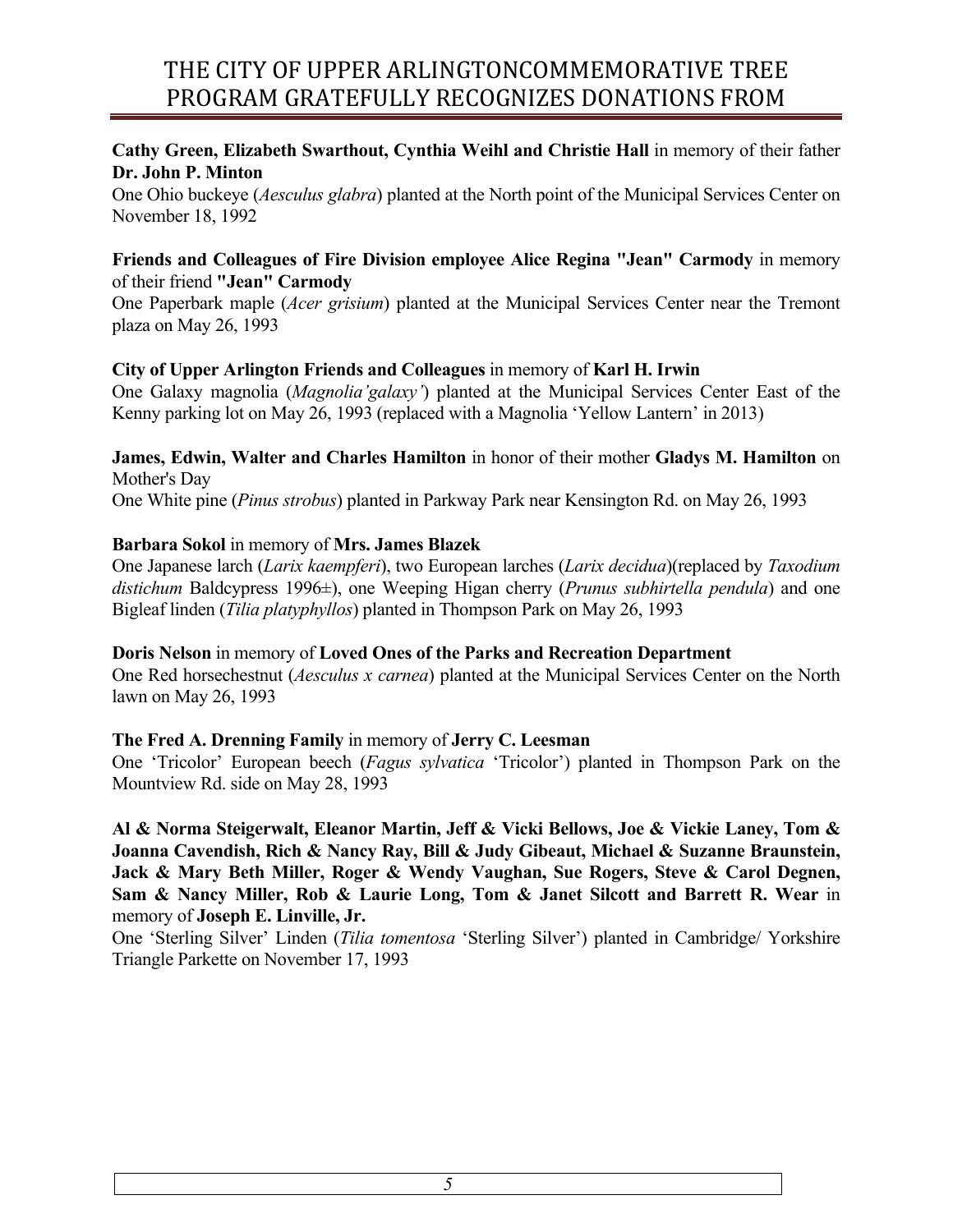**The Officers, Board of Directors and Members of the Upper Arlington Rotary Club** in honor of **Robert T. Whetzel** for his service as President of the Upper Arlington Rotary, July, 1992 - June, 1993

One Chestnut oak (*Quercus prinus*) plantednear the tennis court in Sunny 95 Park on December 21, 1993

## **City of Upper Arlington Employees** in memory of co-worker **Gerald E. "Pottsie" Potts**

One 'Autumn Applause' White ash (*Fraxinum americana* 'Autumn applause') planted in King/Cambridge Triangle Park on the West edge on December 21, 1993

**The Upper Arlington Rotary Club** in honor of **Michael J. Knilans** for his service as District 6690 Governor in 1993-1994

One Norway spruce (*Picea abies*) planted at the Municipal Services Center next to the Tremont Rd. driveway on April 14, 1994

## **The Kipling Forest Neighbors** in memory of **Geri L. Wildermuth**

One 'Aristocrat' Callery pear (*Pyrus callerana* 'Aristocrat') planted in Thompson Park on May 10, 1994

#### **The Family and Friends of Trevor Hartley** in memory of **Trevor Hartley**

One Limber pine (*Pinus flexilis*) planted at the Municipal Services Center on the South lawn on May 27, 1994

#### **The Family and Friends of Trevor Hartley** in memory of **Trevor Hartley**

One 'Queen Elizabeth' Hedge maple (*Acer campestre* 'Queen Elizabeth') planted in front of Fire Station #73 - Coach Road on May 27, 1994

#### **The Family and Friends of Trevor Hartley** in memory of **Trevor Hartley**

One Red oak (*Quercus rubra*) planted in front of Fire Station #72 - Reed Road on May 27, 1994

## **The Family and Friends of Trevor Hartley** in memory of **Trevor Hartley**

One 'Princess Diana' Serviceberry (*Amelanchier sp.* 'Princess Diana') planted behind Fire Station #71 - Arlington Avenue on May 27, 1994 (replaced with an 'Emperor' Japanese Maple (*Acer palmatum*) in November 2010)

## **The Family and Friends of Trevor Hartley** in memory of **Trevor Hartley**

One 'Green Vase' Zelkova (*Zelkova serrata* 'Green Vase') planted at the Upper Arlington High School Stadium on May 27, 1994

## **The Wickliffe School Class of 1993-1994** in honor of **Teacher Debbie Flynn** - "You helped us grow!"

One 'Harvest Gold' Crabapple (*Malus* 'Harvest Gold') planted at Wickliffe Elementary School on June 7, 1994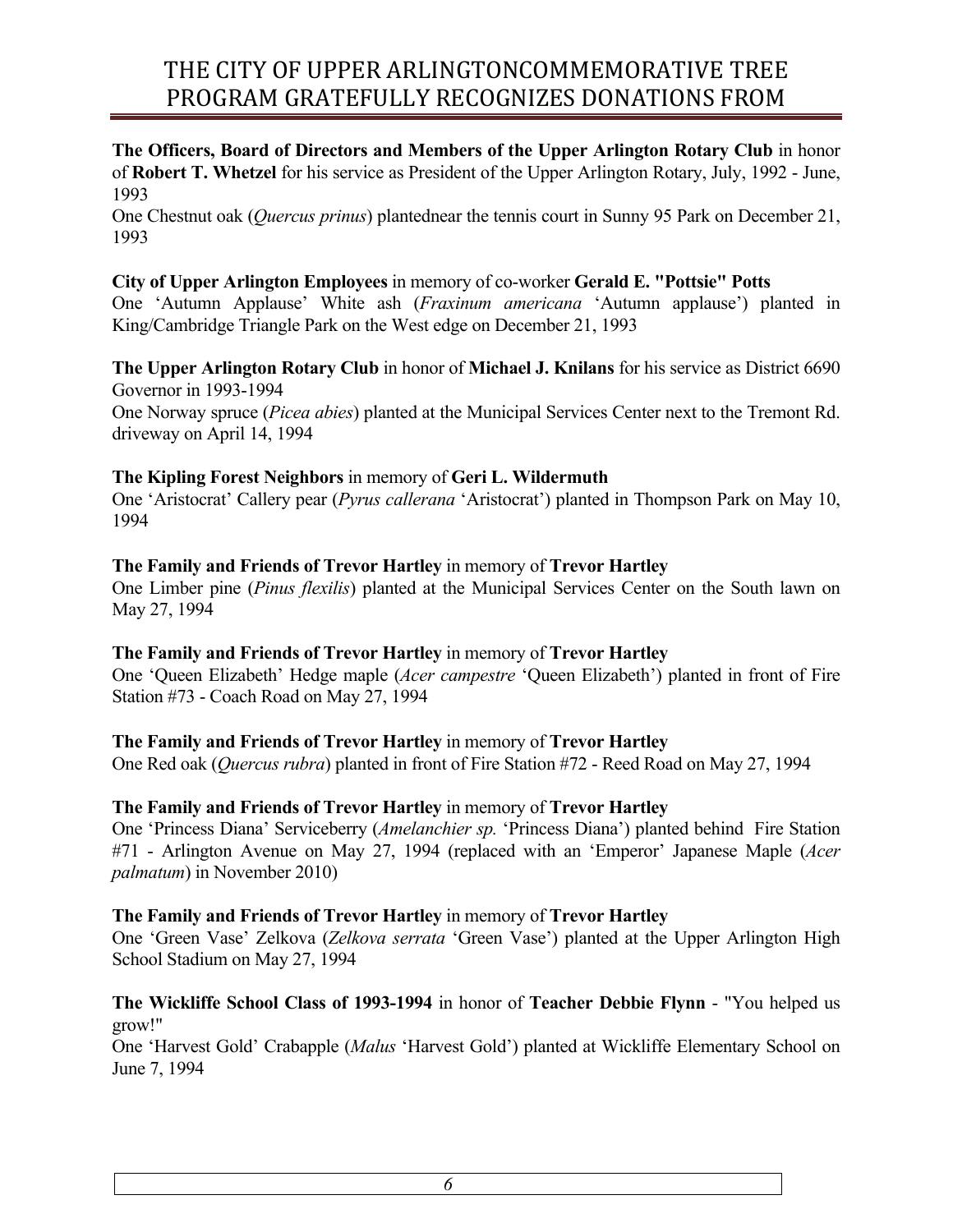## **The Members of the King Avenue United Methodist Church** in honor of **Reverend Stan Ling** for seven years of dedicated service

One European beech (*Fagus sylvatica*), one 'Riversii' European beech (*Fagus sylvatica* 'Riversii') and one 'Tricolor' European beech (*Fagus sylvatica* 'Tricolor') planted in the North East corner of Northam Park on June 10, 1994

#### **The Northam Park Dog Walkers** in memory of **Sooka the Husky**

One Sawtooth oak (*Quercus acutissima*) planted in Northam Park along the West edge on November 4, 1994

#### **Judy & Doug Sandbo, Steve & Jill Sandbo, Scott & Betsy Sandbo and Sharon & Dana Hayes**  in memory of **Sally Riley Bishop**

One 'Green Mountain' Sugar maple (*Acer sacharrum* 'Green Mountain' planted in Miller Park on the Stanford Rd. side on November 29, 1994

#### **Friends and Neighbors** in memory of **Victoria Wulf**

One 'Green Mountain' Sugar maple (*Acer sacharrum* 'Green Mountain') planted in Thompson Park on November 30, 1994

#### **Steve & Jill Sandbo, Scott & Betsy Sandbo and Sharon & Dana Hayes** in memory of **Olaf G. Sandbo**

One 'Red Sunset' Red maple (*Acer rubrum* 'Red Sunset' planted in Thompson Park on December 7, 1994

#### **The Officers, Board of Directors and Members of the Upper Arlington Rotary Club** in honor of **Richard A. King** for his dedicated service as President of the Upper Arlington Rotary Club, July 1993 - June 1994

One 'Autumn Purple' White ash (*Fraxinus americana* 'Autumn Purple') planted at the North West corner of the Municipal Services Center on December 23, 1994

#### **Students Sarah Olson and Lauren Sasser** in celebration of Earth Day, Arbor Day and enhancing our environment

One Tulip tree (*Liriodendron tulipifera*) planted in front of Jones Middle School on April 28, 1995

## **The Upper Arlington Breakfast Club** in memory of **Rose Roshkowski**

One 'Selkirk' Pink crabapple (*Malus* 'Selkirk') planted in Northam Park on April 29, 1995 (replaced with Lacebark elm 'Frontier ' (Ulmus x parvifolia) at new playground November 2017) **Area Neighbors** in memory of **Carol J. Stock**

A park bench and one Bicolor oak (*Quercus bicolor*) planted in Fancyburg Park on May 7, 1995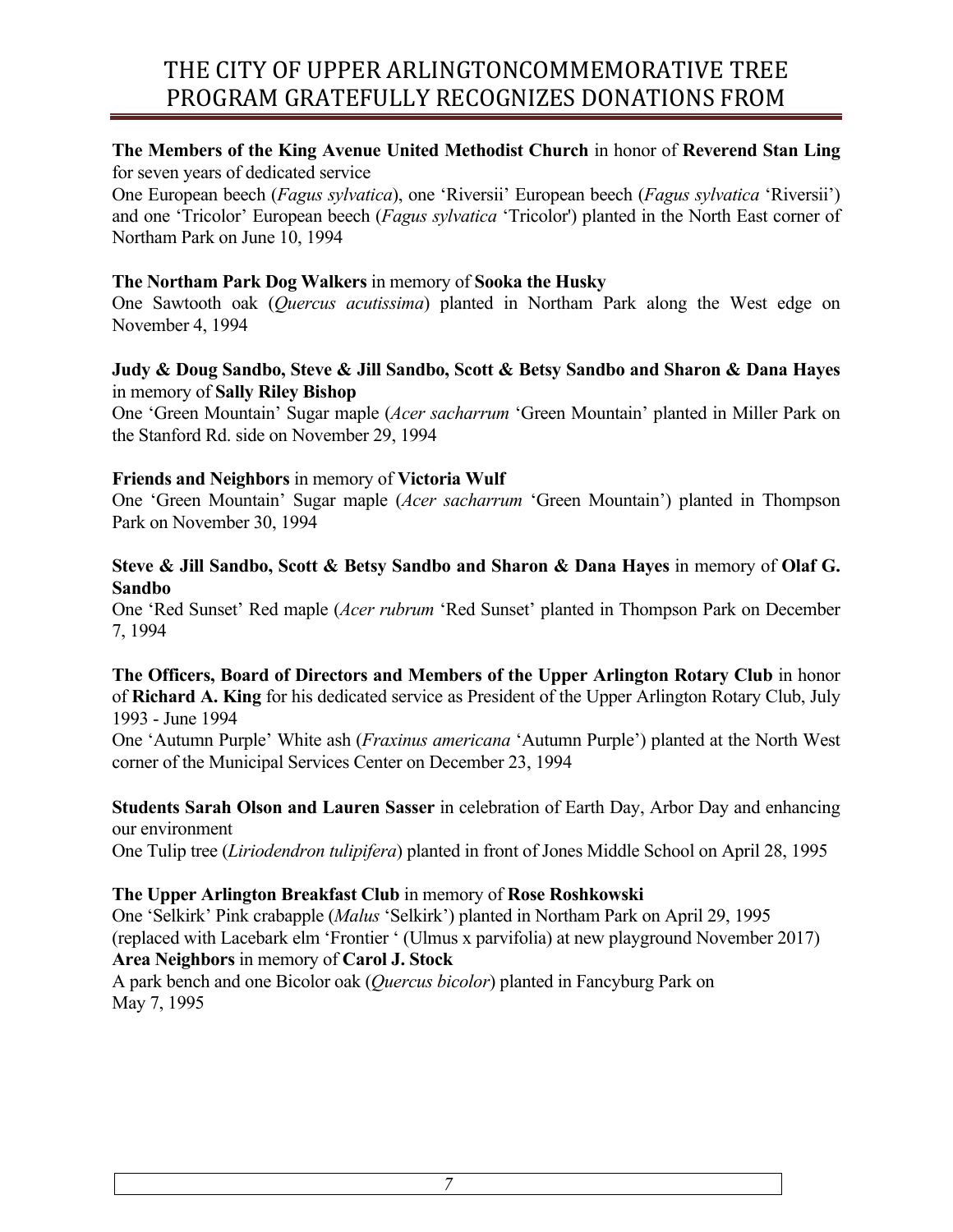#### **The Anthony Family** in memory of **Nancy Kopech**

One 'Skyline' White ash (*Fraxinus americana* 'Skyline') planted in Miller Park on May 12, 1995

#### **Susan Vining Brooks, Curt Kampmeier, Elizabeth Vining Kampmeier, Paul August Kampmeier, John Griffith Kampmeier, Carolyn Cody Hauser Brooks, and Carlos & Neva Lou Kampmeier** in memory of **Rand Hamilton Kampmeier**

One 'Embers' Red maple (*Acer rubrum* 'Embers') planted in Miller Park along Tremont Rd. on May 23, 1995 (Replaced with a 'Brandywine' Red Maple October 2015)

#### **Mr. and Mrs. Charles E. Snyder** in honor of **Susan Snyder Drenning** for 13 years of leadership at the Upper Arlington Senior Center

One Sawtooth oak (*Quercus acutissima*) planted on the East side of the Upper Arlington Senior Center on June 2, 1995

#### **Hersh and Betty Atkinson** in recognition of their happy life in Upper Arlington

One 'Shademaster' honeylocust (*Gleditsia triacanthos* 'Shademaster') planted at the Municipal Services Center North of the plaza on June 7, 1995

#### **David, Stephanie and Elise Connor** in memory of **Darby** (the dog)

One kousa dogwood (*Cornus kousa*) planted in Thompson Park along Woodbridge Rd.on November 16, 1995.

#### **Jerome and Margaret Cunningham** in memory of **Patricia Weber**

One 'Metropolitan' callery pear (*Pyrus calleryana* 'Metropolitan') planted in Thompson Park on November 21, 1995

#### **Judy and Doug Sandbo, Steve and Jill Sandbo, Scott and Betsy Sandbo, and Sharon and Dana Hayes** in memory of **John T. Edwards, Jr.**

One 'Metropolitan' callery pear (*Pyrus calleryana* 'Metropolitan') planted in Thompson Park on November 21, 1995

#### **Dr. William B. Schwartz** in memory of **Sally W. Schwartz**

One Colorado blue spruce (*Picea pungens*) planted at the Upper Arlington Senior Center on the South side in December of 1995

#### **Susan Quinn** in memory of **Brandon Johnson**

One 'October Glory' Red maple (*Acer rubrum* 'October Glory') planted at Tremont School May 2, 1996

#### **Mr. & Mrs. Charles Rout (Dorothy Wurster) and family** in memory of retired teacher **Miss Mabel Wurster**

One Dawn Redwood (*Metasequoia glyptostroboides*) at the Barrington Elementary School on May 3, 1996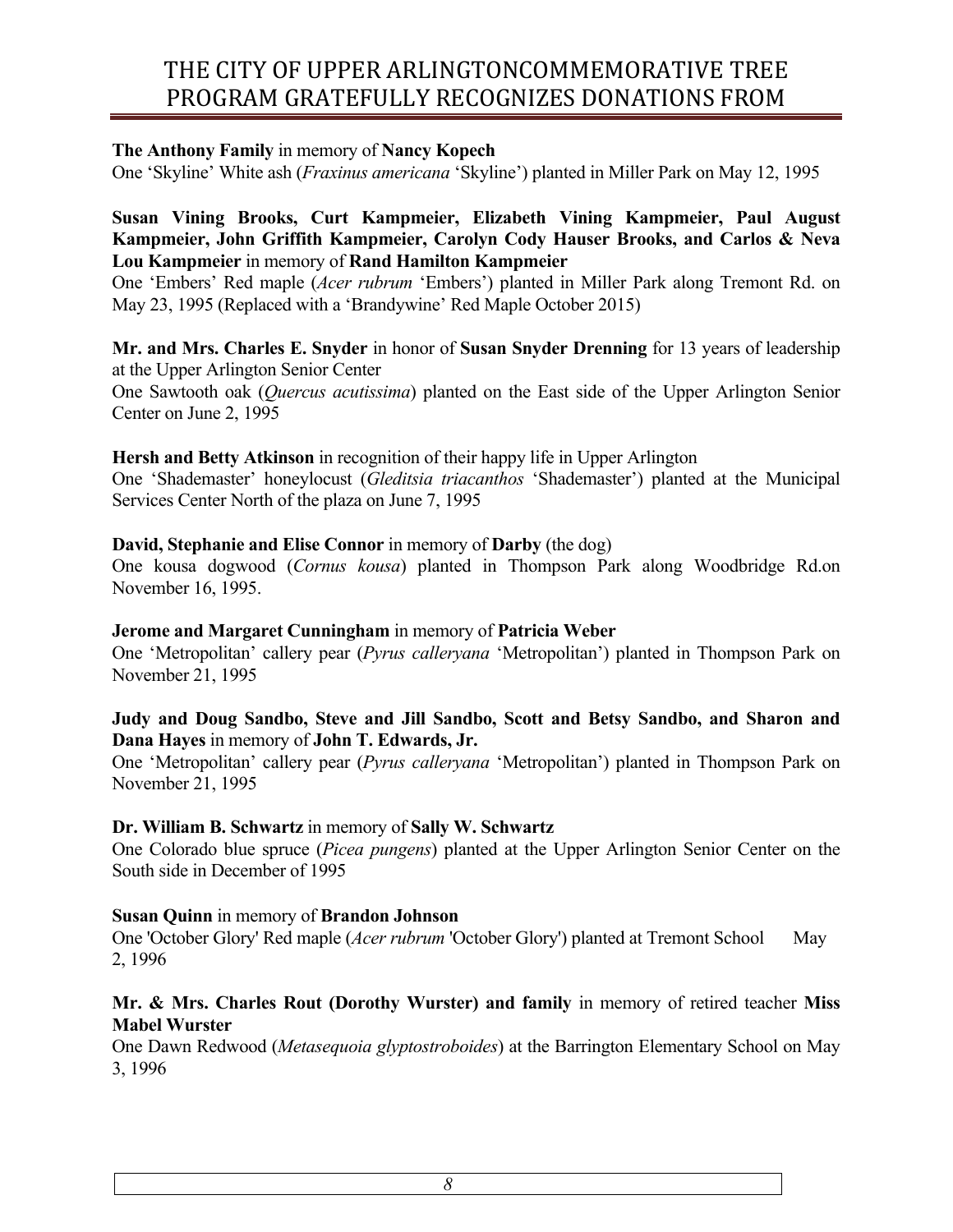## **Dottie M. Carpenter, Jeff A. Carpenter and Jackie, Sam, Matt and Michael Mascari** in memory of **Graham H. Carpenter**

One Fernleaf European beech *(Fagus sylvatica* 'Asplenifolia') planted in Thompson Park on the Woodbridge Rd. side on May 3, 1996

# **Colleagues and Friends of Sharon Gerkin from the City of Upper Arlington** in honor of

**Sharon Gerkin's** eleven years of service to the City of Upper Arlington

One Dawn Redwood (*Metasequoia glyptostroboides*) planted along Langston Dr. in Sunny 95 Park on May 9, 1996

## **Bill, Lisa and Patrick Maher** in memory of **Brandon Johnson**

One 'Snowdrift' Crabapple (*Malus* 'Snowdrift') planted in Northam Park on May 16, 1996.

## **The Anthony Family** in memory of **Albert Kopech**

One Fernleaf European beech *(Fagus sylvatica* 'Asplenifolia') planted in Miller Park near the gazebo on June 5, 1996

(Replaced with one American Beech (*Fagus grandifolia)* in May 2019)

## **Howard & Joyce Warner, Eddie & DeAnna Miller, William Lanier, Larry & Mary Ann McCauley and Casey Hambleton** in memory of **Tip Brown**

One 'Legacy' Sugar maple (*Acer saccharum* 'Legacy') at the Municipal Services Center on the South lawn on June 7, 1996

#### Lynne and Jeff Brown in honor of **R. Douglas Pontious'** eight years of service as Upper Arlington Parks Superintendent

One Shingle oak (*Quercus imbricaria*) at the Upper Arlington Senior Center near the Ridgeview Rd. driveway on June 7, 1996.

## **Lisa Jeffrey and Susan Lazarus** in memory of **Mary Alice Hanover Von Lunen**

One Purple European beech (*Fagus sylvatica* 'Spaethiana') at Fancyburg Park on August 11, 1996.

**Lynne and Jeff Brown** in honor of **Ken Thompson's** 25 years of service as Director of Parks and Recreation for the City of Upper Arlington

One 'Autumn Applause' White ash (*Fraxinus americana* 'Autumn Applause') at Tremont Park on November 14, 1996

## **Ken Thompson and Family** in honor of **Bobby Jean Saylor Thompson**

One 'Autumn Applause' White ash (*Fraxinus americana* 'Autumn Applause') at Tremont Park on November 14, 1996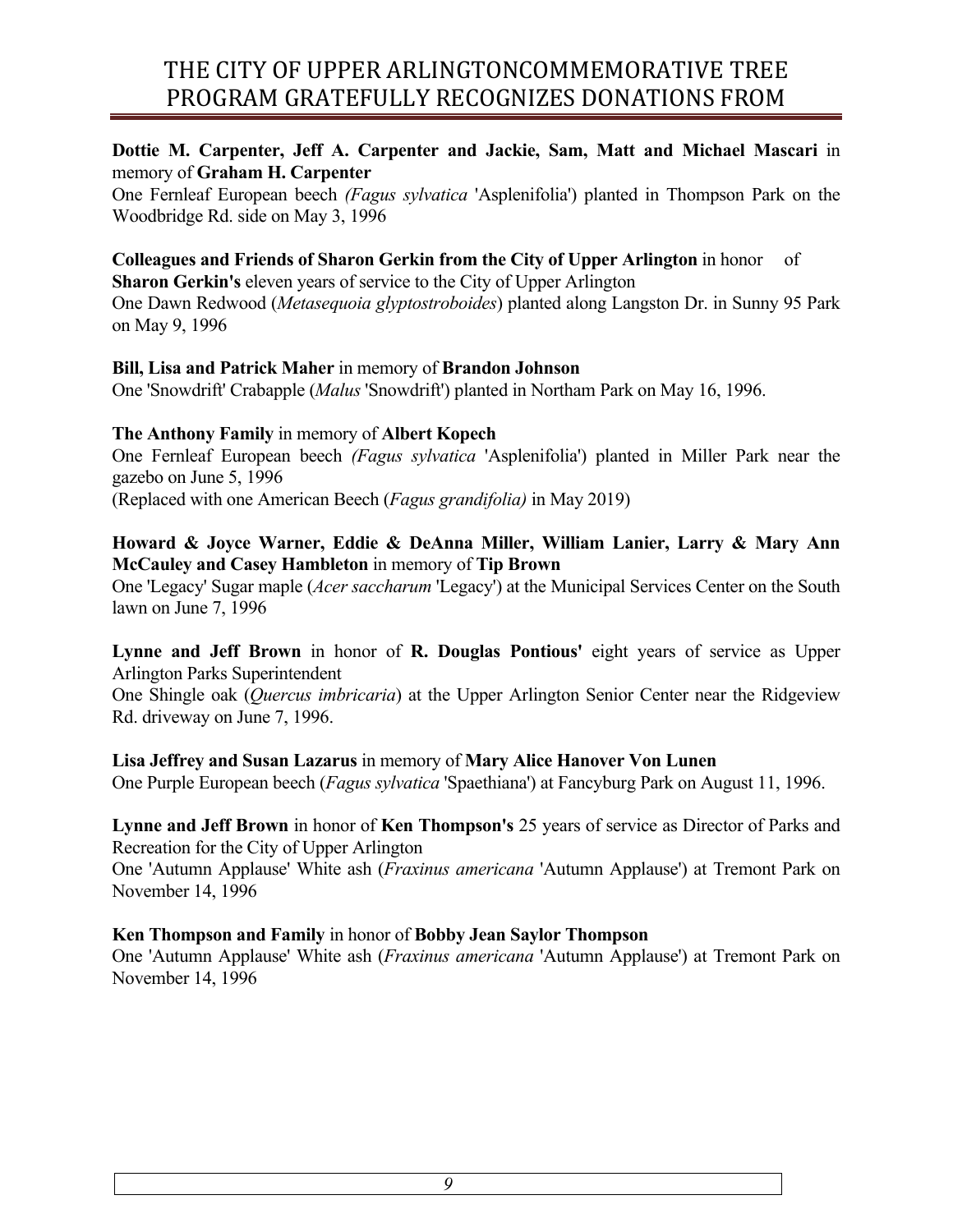**Bev, Larry, Brad, & Rob Beckwith, Rob, Sue, Mark, & Steve Setterlin, Don, Susan, Emily, Melissa, & Michael Thornton, Roger & Paula White, Linda, Mark, Justin, Beth, & Greg Gleaves, Pam & Larry Behum, Jon & Chad Reber, Rod, Ginger, Rafe, & Chris Kusumi** in memory of **David Hajek**

One 'Autumn Applause' White ash (*Fraxinus americana* 'Autumn Applause') at Thompson Park on November 20, 1996

## **Paul Peterson, Robert Kackley, Henry Pope, James Blaha, William Clark, William Lanier, and Hal Abelson** in memory of **James Reece**

One 'Majesty' Sugar maple (*Acer saccharum* 'Majesty') at Northam Park on November 27, 1996

## **William, Lorelei, Jane, Emily, and Bud Lanier** in memory of **Jane Belleau Lanier**

One 'Green Vase' (*Zelkova serratta* 'Green Vase') at Northam Park on November 27, 1996 (replaced with a 'Musashino' Japanese Zelkova (*Zelkova serrata*) near the playground in November 2017

**Barrington PTO** in honor of **Sylvia Miller's** service to Barrington Elementary School One 'Patmore' Green ash (*Fraxinus pennsylvanica* 'Patmore') at Barrington Elementary School Central Playground on December 2, 1996

**Barrington PTO** in honor of **Bobby Jean Saylor Thompson's** service to Barrington Elementary School

One 'Patmore' Green ash (*Fraxinus pennsylvanica* 'Patmore') at Barrington Elementary School Central Playground on December 2, 1996

**Thomas & Melissa Baker, Linda S. Baker, Melissa B. Baker, Michael Baker, Mandi C. Baker & Kathy Baker** in honor of **Bernice K. Baker** and in memory of **Thomas S. Baker**  One 'Prairifire' Crabapple (*Malus* 'Prairifire') in Thompson Park on April 24, 1997

**Lynne and Jeff Brown** commemorating the marriage of **Mike & Carrie Mimnaugh** One 'October Glory' Red maple (*Acer rubrum* 'October Glory') in Northam Park in May 1997

**George & Rose Deffet, Patty & Tom DeLuca, Alice Dehoff, Wally & Ginny Stover, Greg Shenk, Caren Baier, & Marty Johnson** in memory of **Jack Walter Price** One Dawn redwood (*Metasequoia glyptostroboides*) in Thompson Park on May 8, 1997

**Susie O'Brien, Ed & Bev Orazen, Phyllis F. Crawford, The Craycraft Family, Mr. & Mrs. Thomas Conway, The Littlefield Family, Ken & Suzanne Drummer, Errick & Cynthia Engert, N.L. McCaslin, Mark & Julie Vannatta, and Bob & Marjorie Bohl** in memory of **Steve Ward**

One 'Sugar Tyme' Crabapple (*Malus* 'Sugar Tyme') in Northam Park on May 9, 1997

## **Friends of Keith C. Krieger's Parents** in memory of **Keith C. Krieger**

One 'Riversii' European beech (*Fagus sylvatica* 'Riversii') in Miller Park near the library on May 9, 1997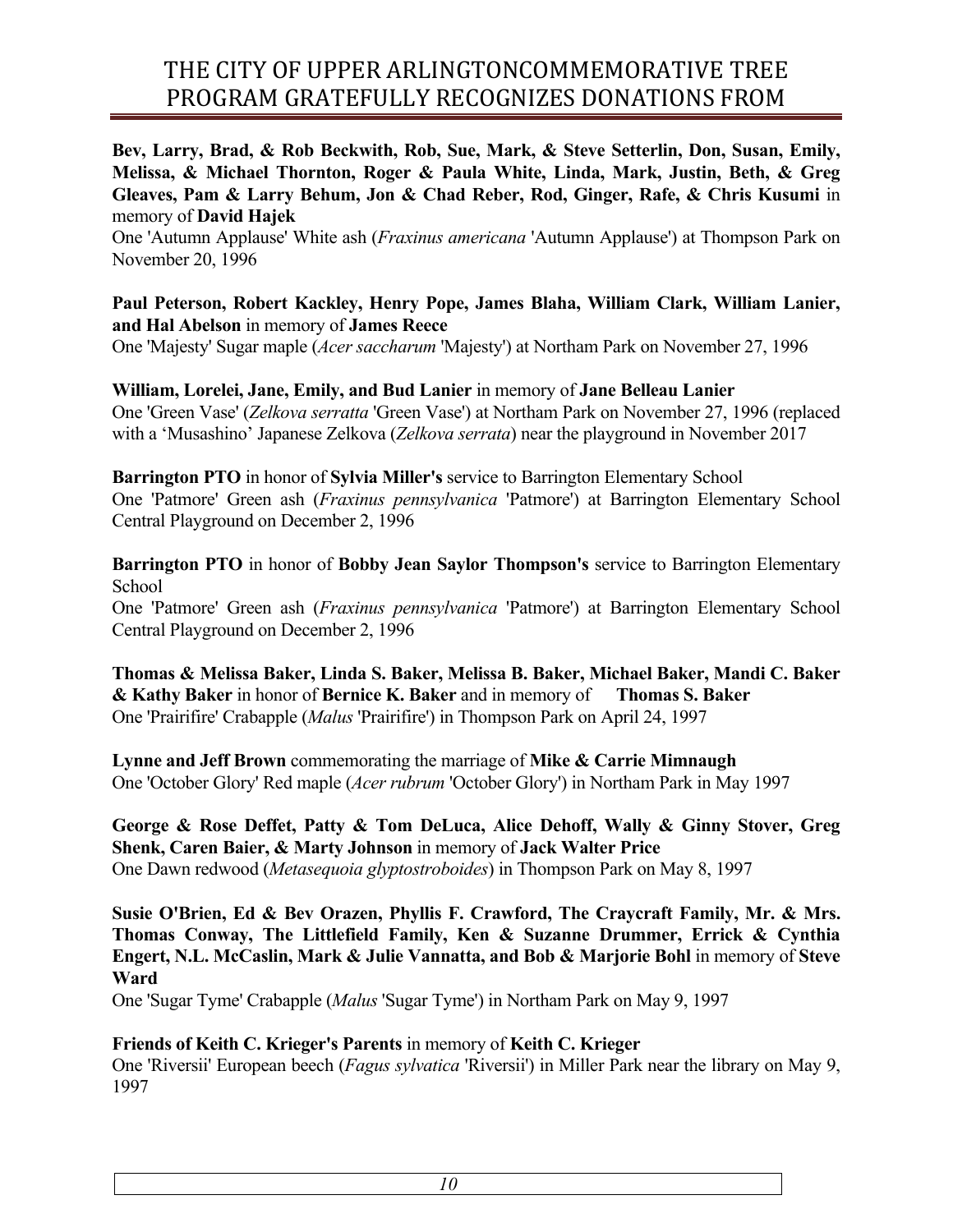## **Barbara & Peter Eastwood, Dorothy & Ray Menning, Lorraine & Jim Quilty, Mary & Ernie Spychalski** in memory of **Peggy Gutmann Muskoff**

One 'Sugar Tyme' Crabapple (*Malus* 'Sugar Tyme') in Miller Park on May 9, 1997

#### **Samantha Agarwal, Sarah Aerts, Laura Brooker, Tracy Dunn, Lindsay Fisher, Kristen Hamilton, Meredith Hoffman, Kelly Johnson, Laura Johnson, Nicole Peters, Lauren Ross, Lisa Snyder, Jodi Stewart, Katie Riley, Margherita Finelli, Leader** in memory of **Uma Agarwal and Mel Brooker**

One 'Snowdrift' Crabapple (*Malus* 'Snowdrift') in Thompson Park on May 12, 1997

## **Sally R. Lewis** in honor of **Jackie Roederer**

One 'Crimson Prince' Japanese Maple (*Acer palmatum* 'Crimson Prince') in Tremont Fountain Park on November 14, 1997

## **Twin Rivers Garden Club, The Upper Arlington Garden Council Member Clubs, Family, and Many Friends** in memory of **Patricia M. Taylor**

One 'Crimson Prince' Japanese Maple (*Acer palmatum* 'Crimson Prince') in Tremont Fountain Park on November 14, 1997 (replaced by *Acer palmatum* 'Oshi-Beni' spring 1998)

## **Dick, Alecia, Dan, Marcia, Patty, Dave, and their Families** in celebration of **Marguerite Buel's 80th Birthday**

One 'Green Mountain' Sugar Maple (*Acer saccharum* 'Green Mountain') at the Municipal Services Center on the South lawn on November 19, 1997

## **Donald L. and Sally R. Lewis** in honor of **Charles A. and Miriam K. Reinart**

One 'Legacy' Sugar Maple (*Acer saccharum* 'Legacy') in Tremont Fountain Park, November 25, 1997

#### **Emma McClenaghan & Family, Noni Freda, Patricia Kothe, Roger Dvorak, Doris Dittman, Vera Lamos, Mr. & Mrs. Jim Reefer, and Joann & Phil Hall** in memory of **Gabrielle 'Petey' Ernest**

One 'Autumn Blaze' Red Maple (*Acer rubrum* 'Autumn Blaze') in Thompson Park on November 24, 1997

#### **Alice & Robert Miller, Michele & Ben Dutcher & Family, and Scott & Phyllis Miller & Family** in memory of **Gabrielle "Petey" Ernest**

One 'Autumn Blaze' Red Maple (*Acer rubrum* 'Autumn Blaze') in Thompson Park on November 24, 1997

## **Jean Hershberger Keitz, Jane Durrant McElree, and June Durrant Boger** in memory of **Robert Jackson Smith**

One 'Sterling' Silver Linden (*Tilia tomentosa* 'Sterling') in Miller Park along Stanford Rd. on November 26, 1997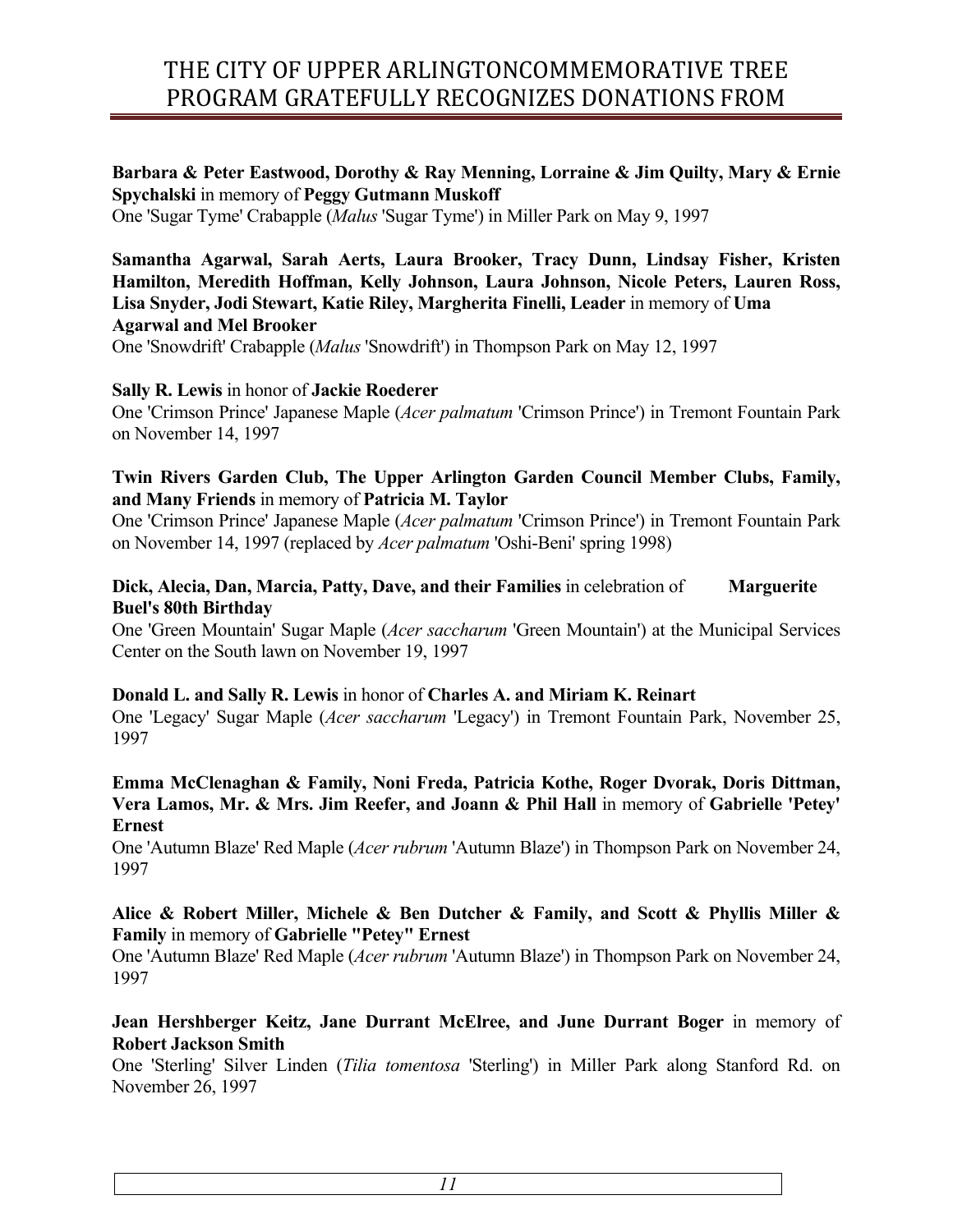**The Members of ARC 14: Jet Amtsberg, Sally Buchsieb, Irene Henderlich, Ginny Jory, Marie Long, Lucille Lowell, Harriet Mettge, Jo-Ann Nichols, Mary Lou Nichols, Tarita Noble, Kathy Piper, Alice Redmond, Jessie Reissig, Bobbie Richardson, Leah Russell, Jan Schmidt, Bonnie Schneider, Sue Sinclair, Kay Theado, and Barbara Williamson** in memory of **Tavie Davis**

One 'Sterling' Silver Linden (*Tilia tomentosa* 'Sterling') in Tremont Fountain Park on May 14, 1998

**Rob & Sarah Hildreth, Catherine & John Littlefield, Margaret Conway, J. Errick & Cynthia Engert, Phyllis & Virgil Crawford, Stan & Evelyn Bahnsen, Elaine Strutner, Joseph & Kathy Michael, Ken & Suzanne Drummer, Patricia Ward, Tom & Kitty Chipman, Theola & Robert Holub, Randall & Janet Craycraft, N.L. & Barbara McCaslin, Susan Nagy, Walter & Sharmon Rudin, Sonya Albery, B.A. & R.E. Sands, and The O'Brien Family** in memory of **Paul Gilbride**

One 'Cimmaron' Green Ash (*Fraxinus pennsylvanica* 'Cimmaron') in the North East corner of Northam Park and one 'Sugar Tyme' Crabapple (*Malus* 'Sugar Tyme') at 2666 Kent Road on May 18, 1998

**The Girl Scout Friends: Betty Crook, Pat Crook, Claire Esmond, Laurel Fosness, Phyllis Havener, Jane Heintz, Marcia Herrold, Jeanne Johnston, Betty Minutilli, Muriel Siddall** in memory of **Maxine Ramsey**

One 'Backeri' Colorado Blue Spruce (*Picea pungens glauca* 'Backeri') in Northam Park, June 3, 1998

## **David Blazek, Brad Butler, Scott Easton, Mike Ferretti, Bill Schlitz, and Scott White** in memory of **James W. Anderson**

One 'October Glory' Red Maple (*Acer rubrum* 'October Glory') at Tremont Road Library, Northam Park, June 4, 1998

#### **A.G. "Sonny" Spriggs** in honor of **Language Arts Classes, House 6-A - 1997-98, Mrs. Parks, Teacher**

One 'October Glory' Red Maple (*Acer rubrum* 'October Glory') at Jones Middle School, June 4, 1998

#### **Dick, Alecia Dan, Marcia, Patty, Dave, and their Families** in honor of **Elizabeth M. Stone's 85th Birthday**

One 'Sugar Tyme' Crabapple (*Malus* 'Sugar Tyme') planted at the Municipal Services Center along Tremont Rd. on November 18, 1998

## **Virginia & Constance Hildreth** a Christmas gift to **Nancy & Bob Hadley**

One 'Autumn Blaze' Red Maple (*Acer rubrum*) planted at the Municipal Services Center on May 13, 1999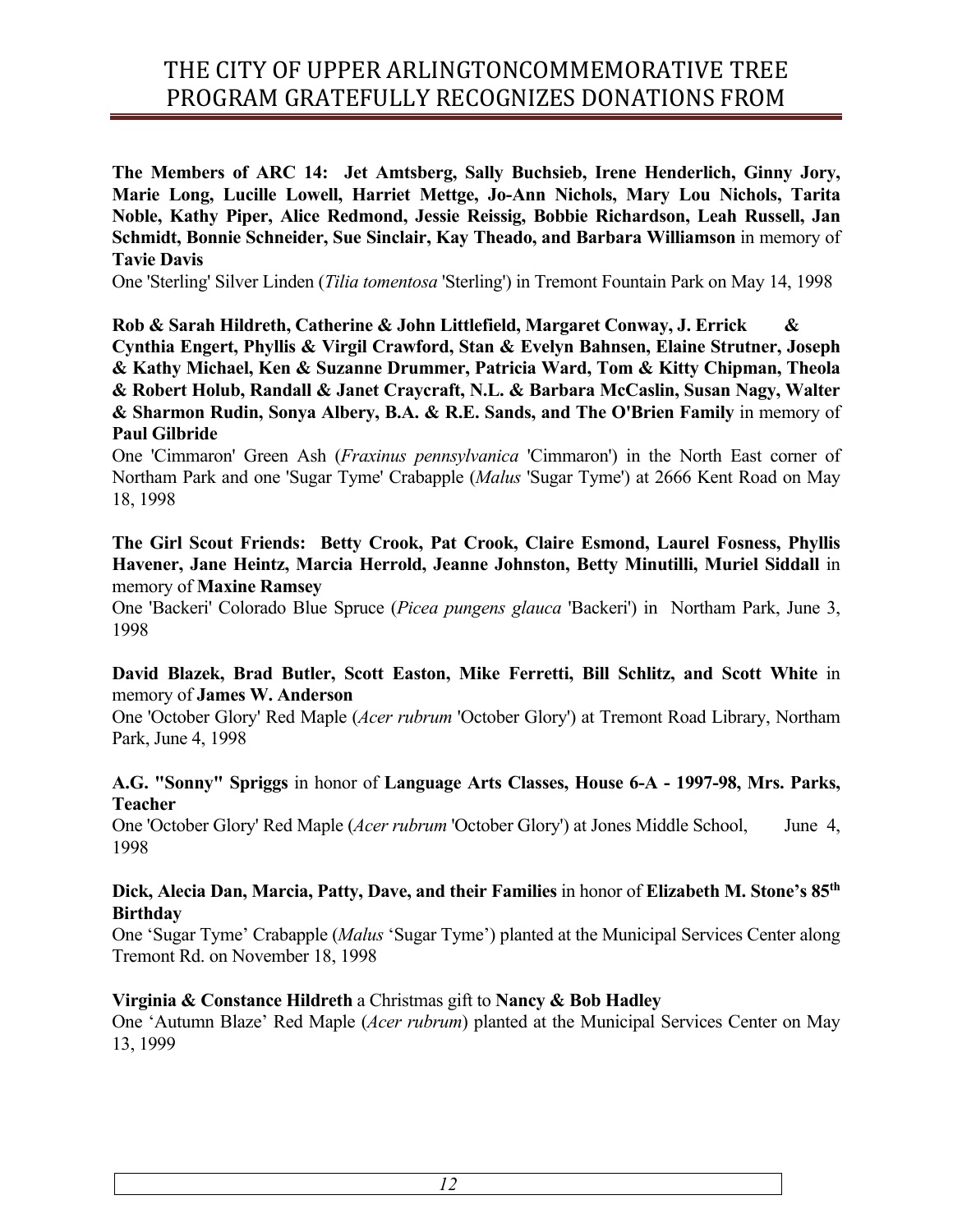**The Allison Family, The Barry-Gros Family, The Ciotolo Family, The Cochran Family, The Erdman Family, The Kahle-Murray Family, The Liu Family, The Mills Family, The Prior Family, The Reinhardt Family, The Thomas Family, The Whetzel Family, and the Bonaventure Family** in memory of **Roger Cousino**

One Colorado Blue Spruce (*Picea pungens*) planted in the South West corner of Sunny 95 Park on May 13, 1999

#### **Jim and Nancy Nicklaus** in memory of **Leonard Gabriel**

One 'Sugar Tyme' Crabapple (*Malus* 'Sugar Tyme') planted at the Tremont Road Main Library on June 3, 1999

#### **Richard and Barbara Shramo** and Family in memory of **John M. Norton**

One Ohio Buckeye (*Aesculus glabra*) planted in the North East corner of Northam Park on Novemer 29, 1999

#### **Ms. Dorothy Menning, Mr & Mrs. Peter Eastwod, Mr & Mrs. John Muskoff, and Mr & Mrs. Jim Quilty** in memory of **Mary Spychalski**

One 'Winter King' Hawthorn (*Crataegus viridis*) planted in the North East corner of Northam Park on May 10, 2000

#### **Ulley, Nancy & Courtney Lang** in memory of **Mr. Ulrich Lang**

One Bur Oak (*Quercus macrocarpa*) planted in Thompson Park on May 12, 2000

#### **Suzi Bruce** in memory of **Coach John F. Bruce**

One Shingle Oak (*Quercus imbricaria*) planted in Northam Park near the tennis block house on May 12, 2000

#### **Jim Becker and Friends** in honor of **Mary Fontana Lorms' eight years of service on the Upper Arlington City Council**

One 'Liberty' London Plane (*Platanus x acerifolia*) planted in Thompson Park on May 25, 2000

#### **Dale Baker, Necip Berme, Betty & Don Glower, Bernard Hamrock, Dee & Frank Himes, Edith Korda, Barbara & Merv Muller, Anna Nemeth, Kathryn Pyant, George Sarkadi, and Willy & Lajos Szabo** in memory of **Louis C. Vild**

One Shingle Oak (*Quercus imbricaria*) planted near the shelter in Northwest Kiwanis Park on May 30, 2000

## **Student Leaders of Tremont Elementary School** in honor of **retiring Tremont Elementary School Teacher Marjorie George**

One Redbud (*Cercis Canadensis*) planted at Tremont Elementary School in June 2000

#### **Dr. Donald & Sally R. Lewis** in memory of **Elizabeth Leonard**

One 'Park Centre' Crabapple (*Malus* 'Park Centre') planted at the West end of Tremont Fountain Park on June 14, 2000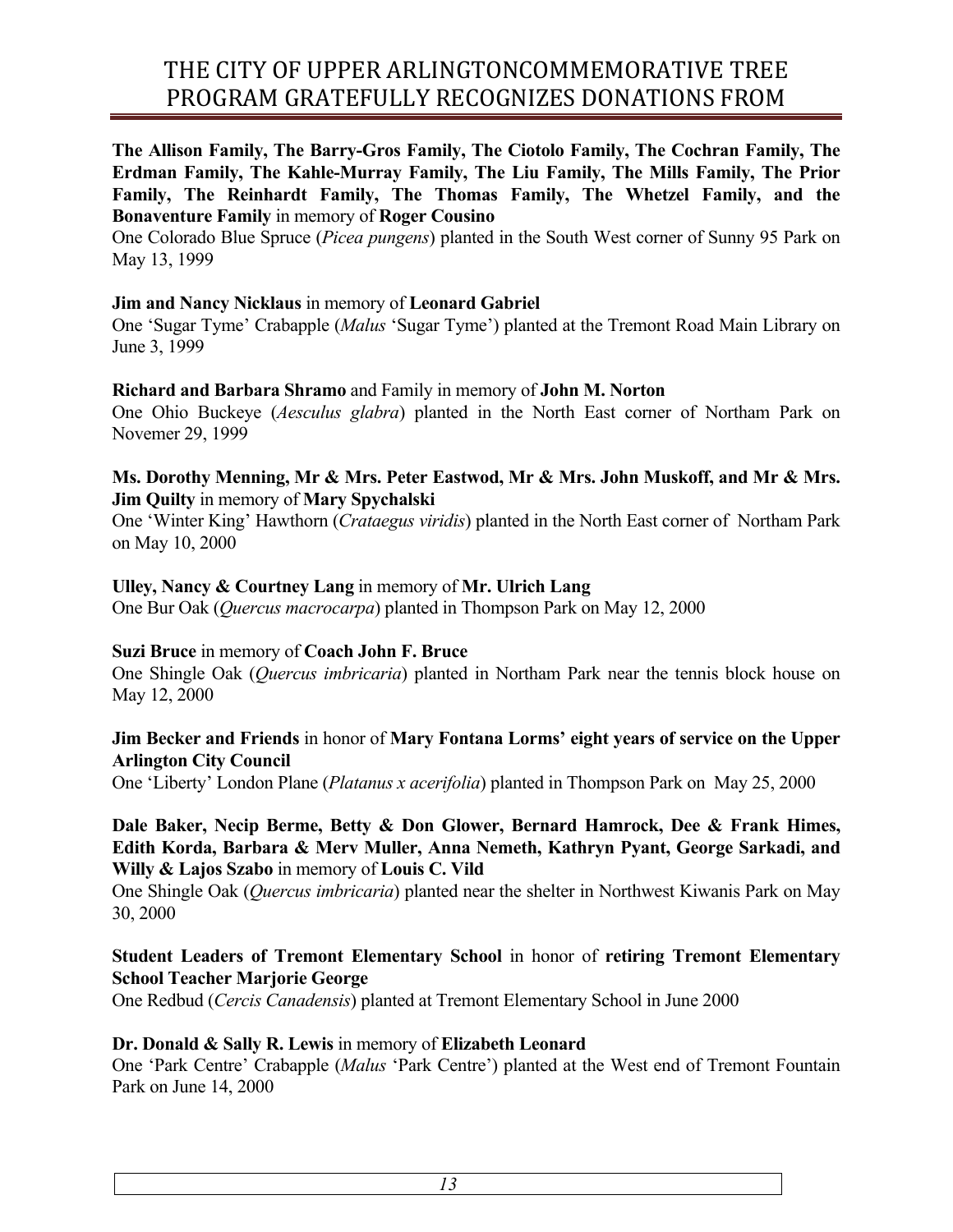#### **Twin Rivers Garden Club** in memory of **Marcia Rennoe**

One 'Park Centre' Crabapple (*Malus* 'Park Centre') planted at the West end of Tremont Fountain Park on June 14, 2000

#### **The Failla Family** in memory of **Bessie Macaluso**

One 'Green Mountain' Sugar maple (*Acer saccharum*) planted in Thompson Park on November 15, 2000

#### **Kellee Gauthier Patterson** in memory of **Bryant E. Gauthier**

One 'Autumn Purple' White Ash (*Fraxinus Americana*) planted in Westover Park on December 5, 2000(replaced with a Swamp white oak (Quercus bicolor in 2016)

#### **Family of Kathleen Franks Tefft** in memory of **Kathleen Franks Tefft**

One 'Selkirk; Crabapple (*Malus* 'Selkirk') planted in Miller Park on April 15, 2001

#### **Dr. Donald L. and Sally R. Lewis** in memory of **Ruth E. Campbell**

One Bur Oak (*Quercua macrocarpa*) planted in Northam Park on May 1, 2001

#### **Friends and Neighbors on Wickliffe Road, Sunset Drive and Wickliffe Woods Court** in memory of **Nicholas Andrew Carlson**

One Shingle Oak (*Quercus imbricaria*) planted in Fancyburg Park on the West end on May 30, 2001

#### **Mrs. Priscilla Mead** in honor of **Charter City Tree Commission Members Barbara Muller, Barbara Schaal and Mary Duchi**

One European 'Tri Color' Beech (*Fagus sylvatica*) planted in Northam Park along Northam Rd. on June 4, 2001

## **Student Leaders of Tremont Elementary School** in honor of **retiring Tremont Elementary School Staff Members Thomas Trainer and Mary Ann Myers**

One 'Winter King' Hawthorn (*Crataegus viridis 'Winter King'*) planted at Tremont Elementary School on June 6, 2001

#### **Mrs. Priscilla Mead** in honor of **City Manager Virginia L. Barney – Founder of the Upper Arlington City Tree Commission**

One Kousa Dogwood (*Cornus kousa*) planted aon the North side of the Municipal Services Center on June 22, 2001

#### **Taylor, Evan and Chad Lewis** in memory of **our Papa, J. David Hadley, Jr.**

One European 'Tri Color' Beech (*Fagus sylvatica*) planted at Westover Park (northwest corner) on June 7, 2002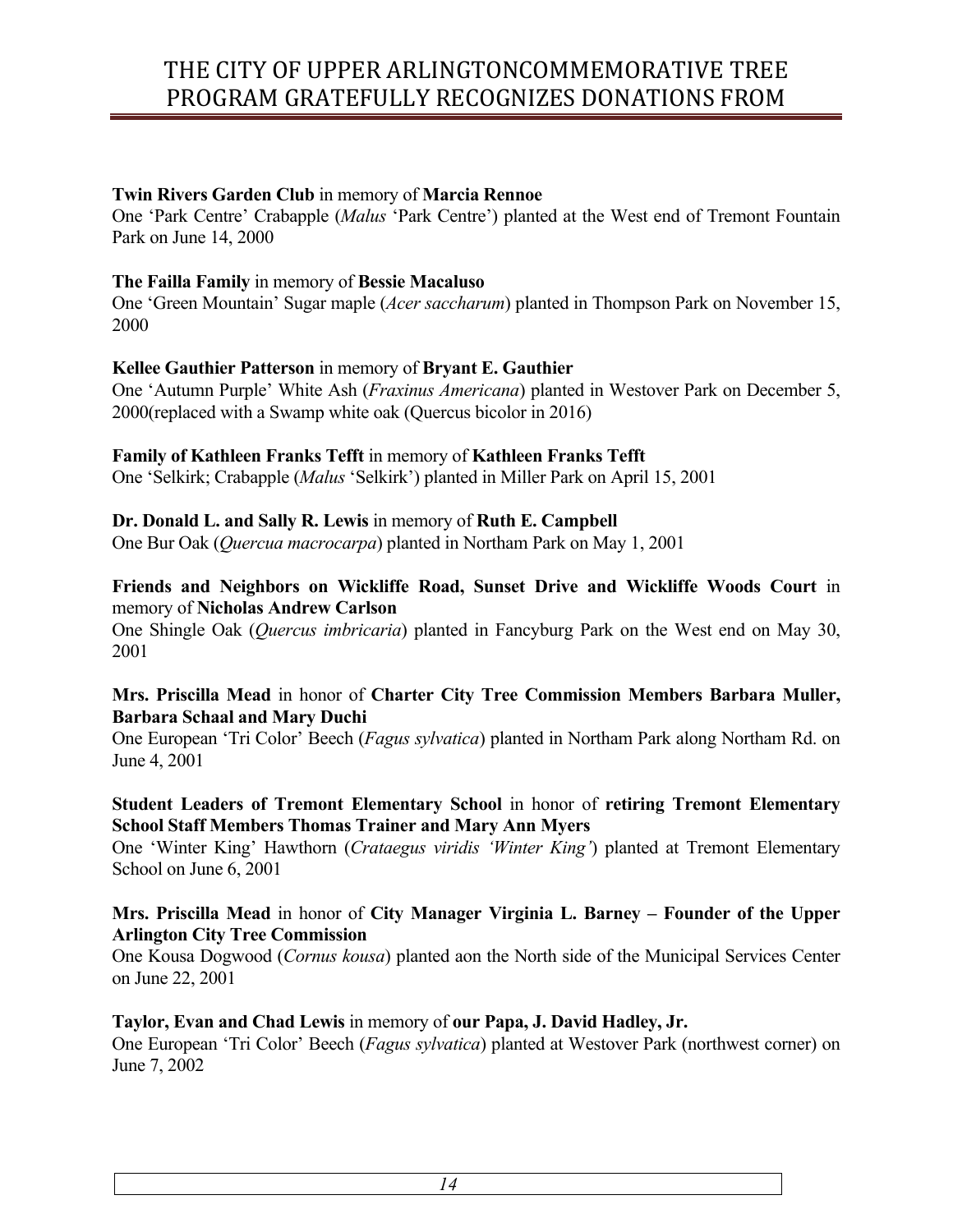## **Mrs. William Sheaf** in loving memory of **Marianne Merriman Hamilton and Ann Hamilton Lewis**

One 'Sugar Tyme' Crabapple (*Malus 'Sugar Tyme'*) planted at the Municipal Services Center on November 19, 2002

## **Friends and Neighbors on Guilford Road** in loving memory of **Zach Jones**

Five Red Horsechestnuts (*Aesculus x carnea 'O'Neill'*) in the South West corner and One White Redbud (*Cercis Canadensis 'Alba'*) along the path west of the South shelter planted at Thompson Park on November 18, 2002 (replaced by a Tulip tree (Liriodendron tulipifera) in 2016)

**John & Priscilla Mead** in memory of Northam Park Dog Walker **Caroline Shields Mann** One Kousa Dogwood (*Cornus kousa*) planted at Northam Park (near the end of Berwyn Road) on December 10, 2002

## **The Gerhard and Lewis Families** in memory of **Mr. Robert Daniels**

One Swamp White Oak (*Quercus bicolor*) planted in Jack Nicklaus Park on December 30, 2002

**Barbara McAdam Muller** in honor of **Barbara McAdam Muller's** service to the City of Upper Arlington as a member of the City Tree Commission, 1989 – 2001 One Black Tupelo (*Nyssa sylvatica*) planted at Thompson Park (Mountview Road side) in the Tree Commission Grove on May 4, 2003

**Steven Bock** in honor of **Steven Bock's** service to the City of Upper Arlington as a member of the City Tree Commission, 1992 – 2006

One Northern Pecan (*Carya illinoensis*) planted at Thompson Park (Mountview Road side) in the Tree Commission Grove on May 4, 2003

**Bonnie Maxton-Harvey** in honor of **Bonnie Maxton-Harvey's** service to the City of Upper Arlington as a member of the City Tree Commission, 1999 – 2005 One American Sycamore (*Platanus occidentalis*) planted at Thompson Park (Mountview Road side) in the Tree Commission Grove on May 4, 2003

**Jackie Hutchings** in honor of **Jackie Hutchings'** service to the City of Upper Arlington as a member of the City Tree Commission, 1998 – 2003

One Yellow Buckeye (*Aesculus octandra*) planted at Thompson Park (Mountview Road side) in the Tree Commission Grove on May 4, 2003

**Dr. Edwin J. Rennoe** in memory of **Marcia Rennoe's** service to the City of Upper Arlington as a member of the City Tree Commission, 1989 – 1993

One Scarlet Oak (*Quercus coccinea*) planted at Thompson Park (Mountview Road side) in the Tree Commission Grove on May 4, 2003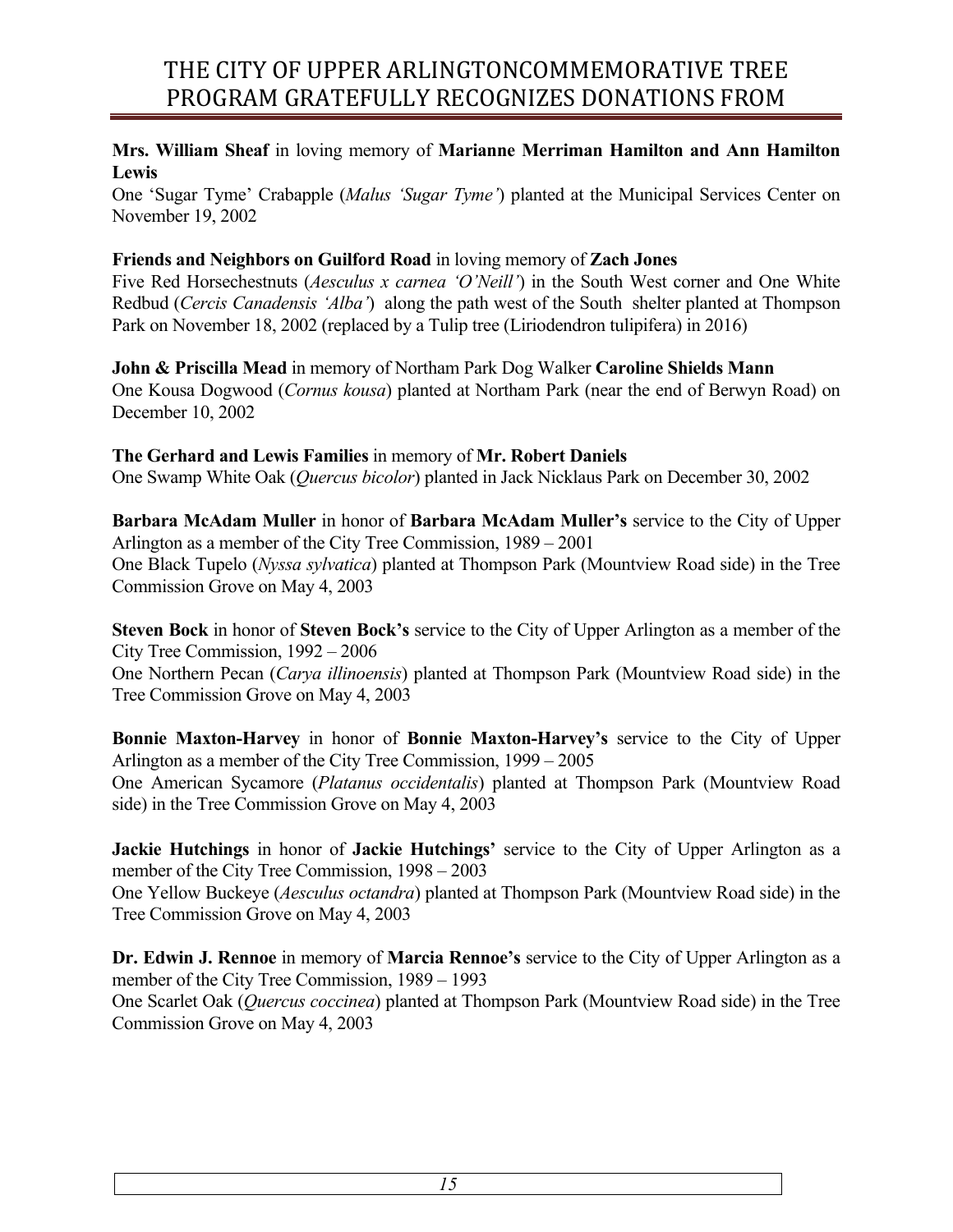**Debra Marsh** in honor of **Debra Marsh's** service to the City of Upper Arlington as a member of the City Tree Commission, 2000 –2017

One Tuliptree (*Liriodendron tulipifera*) planted at Thompson Park (Mountview Road side) in the Tree Commission Grove on May 4, 2003

**The Family of Paul (Ted) Kohr** in memory of **Paul (Ted) Kohr's** service to the City of Upper Arlington as a member of the City Tree Commissioni, 1989 – 1993 One Northern Red Oak (*Quercus rubra*) planted at Thompson Park (Mountview Road side) in the Tree Commission Grove on May 4, 2003

**Nancy Rains** in honor of **Nancy Rain's** service to the City of Upper Arlington as a member of the City Tree Commission, 2000 – 2004 One American Beech (*Fagus grandifolia*) planted at Thompson Park (Mountview Road side) in the Tree Commission Grove on May 4, 2003

**Connie Frecker** in honor of **Connie Frecker's** service to the City of Upper Arlington as a member of the City Tree Commission, 2000 – 2008

One Sugar Maple (*Acer saccharum*) planted at Thompson Park (Mountview Road side) in the Tree Commission Grove on May 4, 2003

**Dr. Charles Hickey** in honor of **Dr. Charles Hickey's** service to the City of Upper Arlington as a member of the City Tree Commission, 1999 – 2012

One Cucumber Magnolia (*Magnolia acuminate*) planted at Thompson Park (Mountview Road side) in the Tree Commission Grove on May 4, 2003

## **The Carol B. Crooks, Michael J. (Nancy) Edwards, C. Bernard Brush, Thomas J. Brush & John M. Brush Families** in honor of **Chris V. Brush & Eloise Stumm Brush**

One 'Adams' Crabapple (*Malus 'Adams'*) planted at the West end of Tremont Fountain Park on May 7, 2003

**Jamie Gillion, Ada Demb, Barbara Ludwig, Laura Bergheim, Ruth Newcomer, Greta Kearns, Joyce Tatro, Donna Bucci and Ginnie Winberg** in memory of **Grace Koehler Lewis** One 'Sugar Tyme' Crabapple (*Malus 'Sugar Tyme'*) planted at Tremont Road Library on May 13, 2003

## **John & Priscilla Mead** in memory of **Mrs. Eleanor G. Daugherty**

One 'Candied Apple' Crabapple (*Malus 'Candied Apple*') planted at Northam Park (near the boulder) on May 13, 2003

## **The Jim Fronk Family** in memory of **Myfanwy Braun Robinson**

One Northern Red Oak (*Quercus rubra)* planted at Westover park (near the corner of Westover/Kensington) on June 5, 2003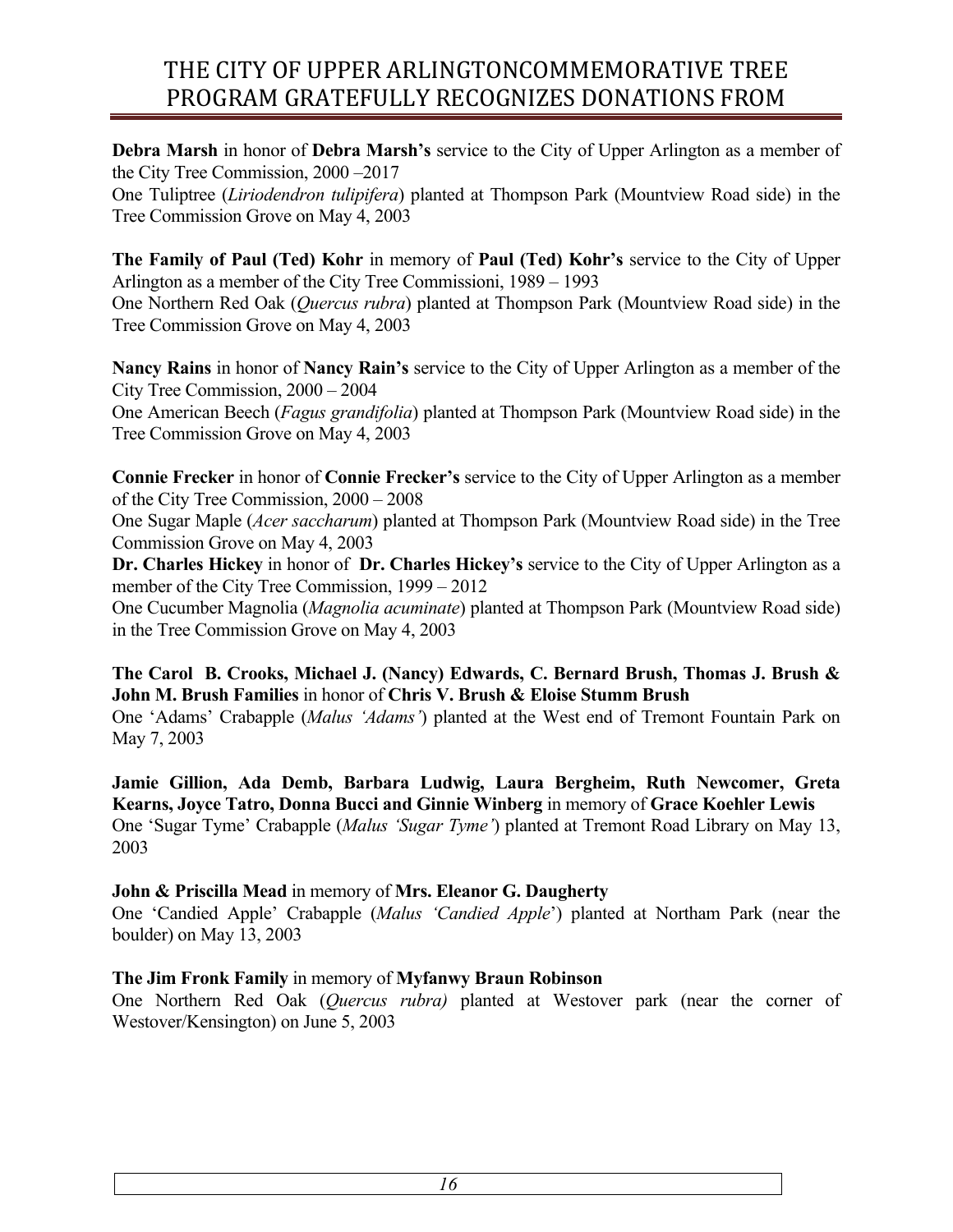## **Student Leaders of Tremont Elementary School** in honor of **retiring Tremont Elementary School Staff Members Marilyn Simmons and William Spaulding**

One 'Velvet Pillar' Crabapple (*Malus 'Velvet Pillar'*) planted at Tremont Elementary School (near the playground) on June 5, 2003

**Tremont School 3rd Grade Class Members Taumer Anabtawi, Dylan Anderson, Evan Carter, Denny Gao, Chris Hemmingsen, Montana Henry, Andrew Hoffman, Mary Jung, K.C. Kessler, Cam Layer, Blake Mattson, Benjamin Phelps, Andrew Rabe, Cheryl Ricca, Matt Roberts, Molly Schindler, Katherine Shin, Matt Shisler, Erica Sollitto, Carmina Spencer, Sam Stephenson and Justin Wavrek** in honor of outstanding **Tremont Elementary** 

**School 3rd Grade Teacher Pris Endo**

One Shadblow Serviceberry (*Amelanchier canadensis*) planted at Wyandot Park on June 12, 2003

## **The Family of Henry J. Cautela** in memory of **Henry J. Cautela**

One 'Legacy' Sugar Maple (*Acer saccharum 'Legacy'*) planted at Thompson Park on November 4, 2003

#### **Jerome G. and Bette C. Dare** in honor of **Bette, Jerry, Geoffrey and Gregory Dare**

Two Dawn Redwoods (*Metasequoia glyptostroboides*) planted at Thompson Park near the tennis courts on November 14, 2003

**Darlene & Tim Adams & Family, Nancy Alonzo, Barb, Steve, Joanna & Clara Bechtel, Mike, Becky, Mark & Jeff Bowers, Yanitza Marrerro Cruz & Michiel Brongers & Antonie, Mary, Joe, John & Andrew Duchi, Maureen & Francisco Garabis & Family, Bob & Betty Giammar, Francee & Ken Johnson, and Susan & Nancy Laux** in honor of **Phil & Dorothy Beck (original residents of Coventry Road)**

One 'Profusion' Crabapple (*Malus 'Profusion'*) planted at Northam Park (at Coventry Road) on May 9, 2004

#### **The Kemp Family** in memory of **Mr. Thomas A. Kemp**

One Red Horsechestnut 'Briotti' (*Aesculus x carnea 'Briotti'*) planted at Thompson Park (east side of the preschool playground) on May 24, 2004

#### **Robert Kaithern** in memory of **Pauline & Reg Kaithern**

One 'Ivory Silk' Japanese Tree Lilac (*Syringa reticulata 'Ivory Silk'*) planted at Thompson Park (east of the Gavin Road parking lot) on June 9, 2004

## **Tremont Elementary School Students** in honor of retiring teachers **Ann Knodt and Vicki Baack**

One 'Ivory Silk' Japanese Tree Lilac (*Syringa reticulata 'Ivory Silk')* planted at Tremont Elementary School (north east side of playground) *on June 9, 2004*

## **The Family of Frank Macaluso** in memory of **Frank Macaluso**

One 'Wright Brothers' Sugar Maple (*Acer saccharum 'Wright Brothers'*) planted at Thompson Park on November 12, 2004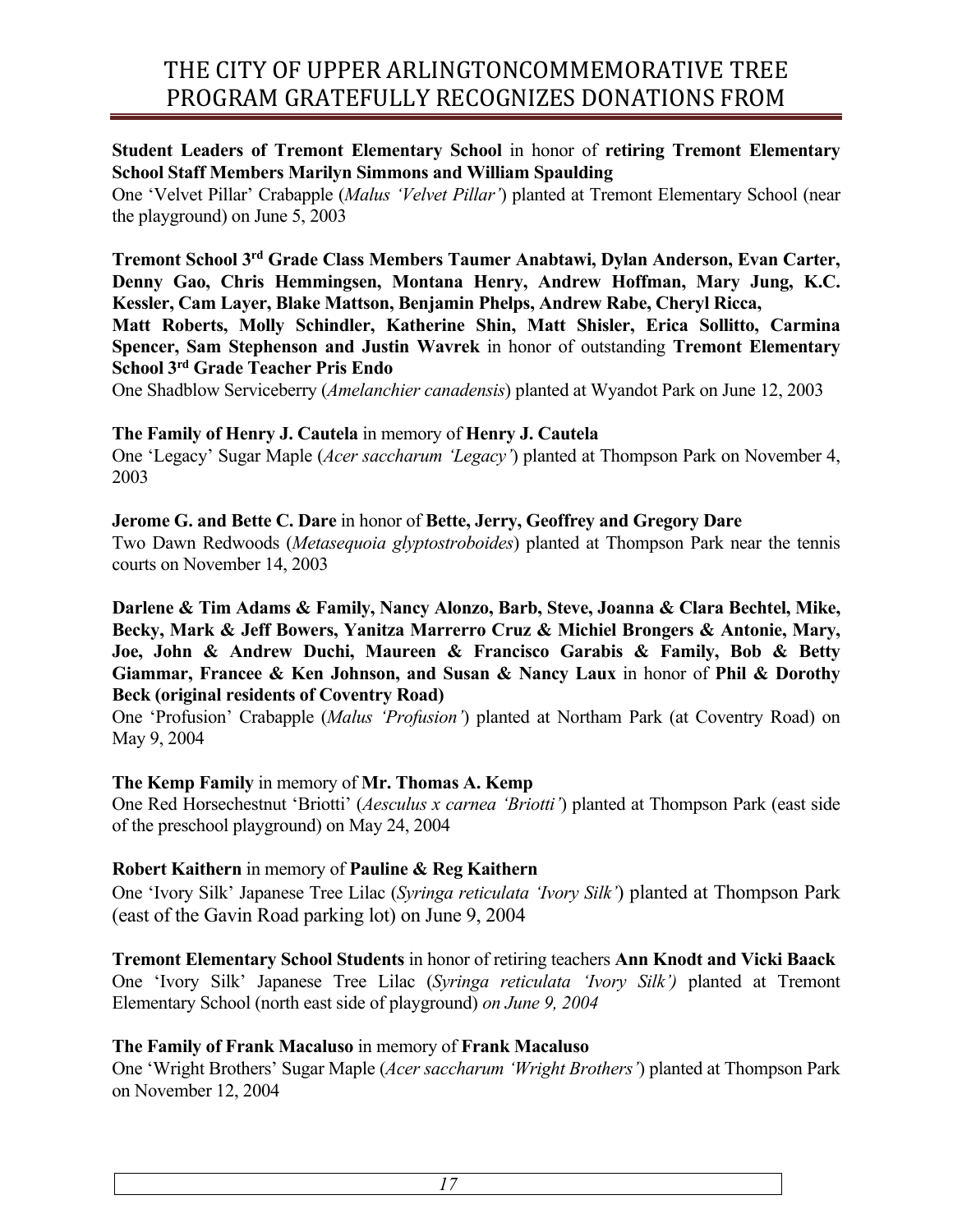## **E. Ann Gabriel and Mary Hough** in memory of **Ann R. Gabriel**

One 'Sugar Tyme' Crabapple (*Malus 'Sugar Tyme'*) planted at Tremont Road Library on November 15, 2004

#### **Virginia Barney, Steve Cothrel, Mary Duchi, Priscilla D. Mead, Barbara Muller, and Barbara Schaal** in honor of **City Clerk Margie Carvour**

One 'Royal Purple' Smoketree (*Cotinus coggygria*) planted at Fancyburg Park near the Sunset parking lot on March 31, 2005

## **Students and Staff of Tremont Elementary School** in honor of retiring **Tremont Elementary School Teachers Rosemary Conroy, Sandra Harper and Dorene Henschen**

One Tuliptree (*Liriodendron tulipifera*) planted at Tremont Elementary School (near the playground) on April 25, 2005

#### **Jennie Clark and Carolyn Ahern** in memory of **Samuel G. Clark, M.D.**

One Red Horsechestnut 'Briotii' (*Aesculus x carnea 'Briotii'*) planted at Miller Park (Tremont Road side) on April 25, 2005

#### **Warren, Dai-Wei, Winifred, Wesley and Wilson Lo** in memory of **Robert K. Lo**

One American Beech (*Fagus grandifolia*) planted at Thompson Park (near the South Shelter House) on April 26, 2005

#### **Tim and Glenda Huffman** in memory of **Dr. Richard Brandes**

One Red Horsechestnut 'O'Neil' (*Aesculus x carnea 'O'Neil'*) planted at Northam Park (on Tremont Road side) on May 5, 2005 (tree removed/replaced at north façade of Library in May 2015)

## **Greensview Elementary School 3rd Grade and 5th Grade Class Members** in memory of **Raja Mohammad**

One 'Autumn Blaze' Red Maple (*Acer rubrum*) planted at Greensview Elementary School (near the safety town playground) on May 6, 2005

#### **Friends of John Fickell** in honor of **John Fickell**

A Commemorative Park bench and One Swamp White Oak (*Quercus bicolor*) planted at Northam Park (along the center path) on February 4, 2006

## **Alison, Kevin, Alexander and Auston Bezyak** in memory of **Christian Bezyak**

One Kousa Dogwood (*Cornus kousa*) planted at Northam Park (on the south side of the playground) on May 3, 2006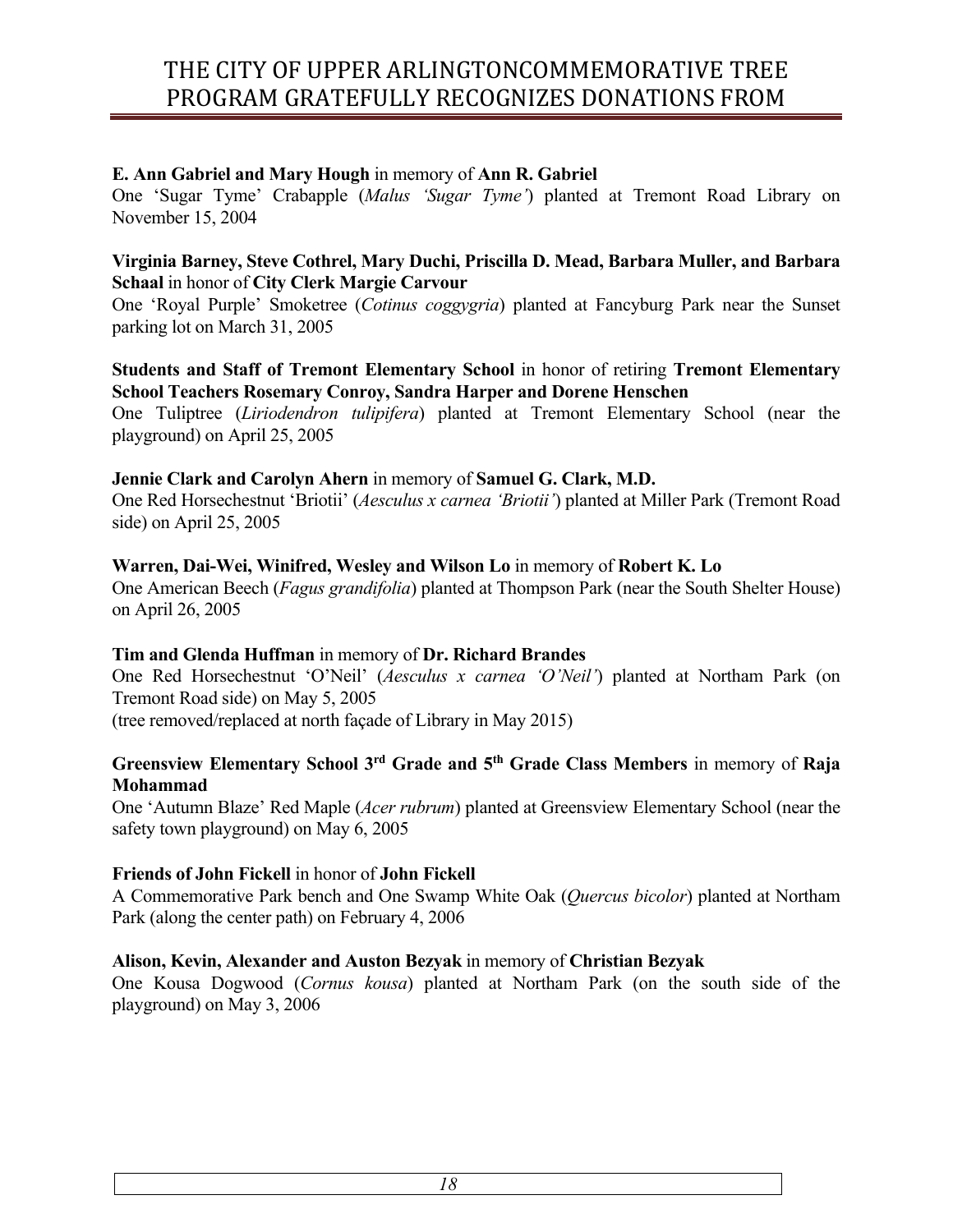## **Krista and Dave Zimmerman** in memory of **Walt and Audrey Zimmerman**

One Magnolia (*Magnolia species*) planted at Thompson Park in October 2006

#### **William Maher** in honor of **Margaret Maher's** 90<sup>th</sup> Birthday

One Dawn Redwood (*Metasequoia glyptostroboides*) planted at Miller Park near the parking lot on November 22, 2006

#### **Family of Edmond Coughlin** in memory of **Edmond Coughlin**

A Commemorative Park bench and one Crabapple (*Malus 'Sugar Tyme'*) planted at the Municipal Services Center (south side on hill) in November 2006

#### **Bonnie and Autumn Harvey** in honor of **Steve Harvey**

One 'Columbia' Plane Tree (*Platanus x acerifolia 'Columbia'*) planted at Thompson Park (north side) in May 2007

#### **Sally Long** in memory of **Catherine Powers Long**

One Shumard Oak (*Quercus shumardii*) planted at Northam Park (east end of the Tennis Courts) on May 9, 2007

#### **Joyce Canfield** in honor of The **Richardson Family**

One Ginkgo 'Autumn Gold' (*Ginkgo biloba*) planted at Miller Park (near the Library) on May 9, 2007

#### **Sue Burns, Charlene Fullerton, Carol Gantz, Carol Morris, Carol Unverferth, Sharon Isabelle, Linda Schwarzell, Debby Parsons, Kay Enrick, Carolyn Kuehnle, Nina Frederick and Margine Moul** in memory of **Deana Kakos**

One 'TriColor' Beech (*Fagus sylvatica*) planted at Northwest Kiwanis Park (south of the playground) on May 22, 2007

## **Linda G. Readey and Beverly J. Ruff** in honor of the City Job Sharing Team of **Linda G. Readey and Beverly J. Ruff -- 'Ruff and Readey'**

One Serbian Spruce (*Picea omorika*) planted at the Municipal Services Center along Kenny Rd. on May 30, 2007 (replaced with a White Pine (*Pinus strobus*) in 2010)

## **The Miller Family** in memory of **Alice A. and Robert E. Miller**

A Commemorative Park bench and one Swamp White Oak (*Quercus bicolor*) planted at Thompson Park (near the tennis courts) on May 31, 2007

#### **Students and Staff of Tremont Elementary School** in honor of retiring **Tremont Elementary School Teachers Betty Giammar, Kathy Trainer and Marilyn James**

One Ohio Buckeye (*Aesculus glabra*) planted at Tremont Elementary School (near the playground) on June 5, 2007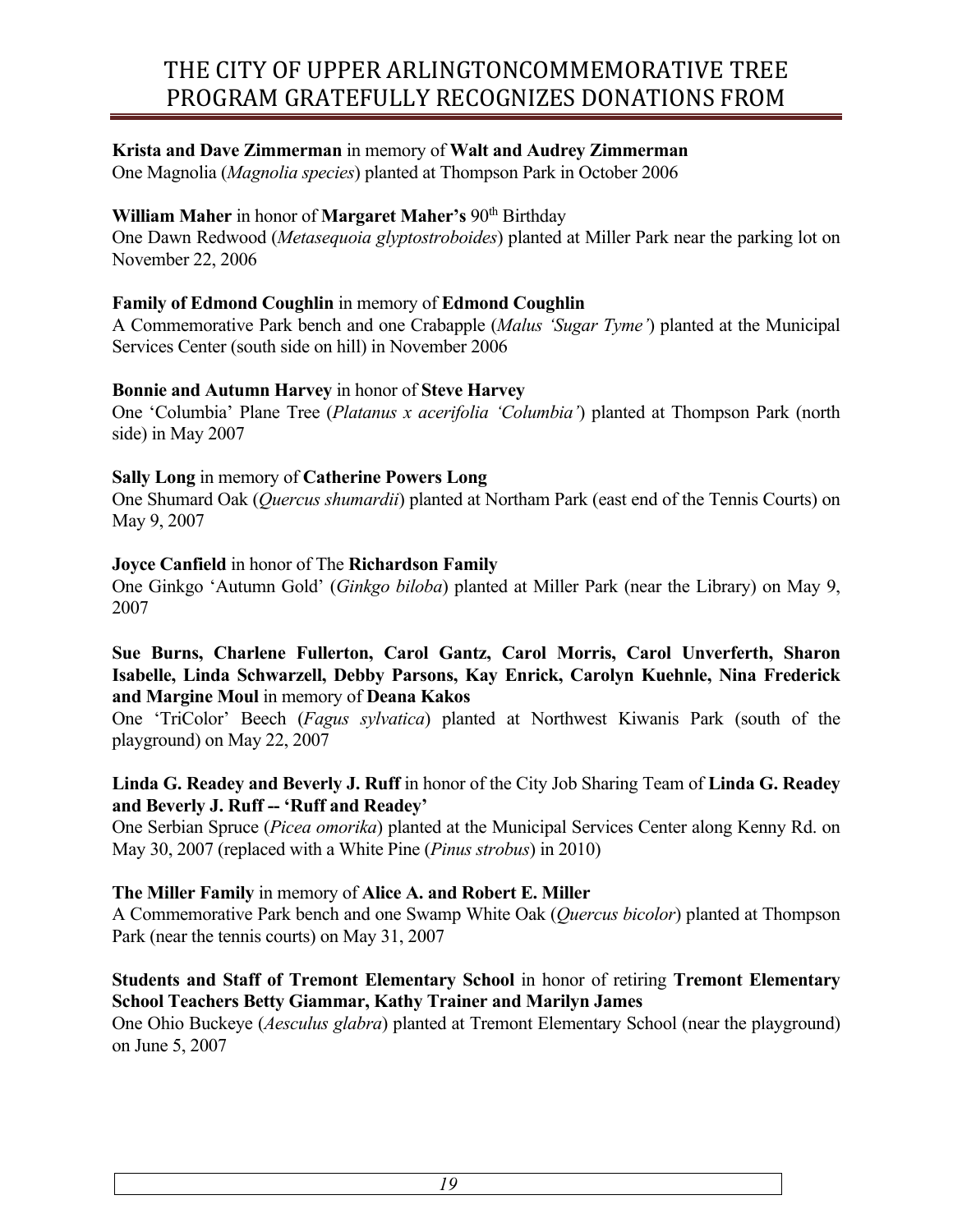**Serendipity Garden Club** in celebration of the **Serendipity Garden Club's 40th Anniversary** One Kousa Dogwood (*Cornus kousa*) planted at Greensview Elementary School on June 19, 2007

## **Mr. Warren Lo** in memory of **Dr. Jen-Hung Chao and Dr. Julia Yu Chao**

Two 'Wright Brothers' Sugar Maples (*Acer saccharum 'Wright Brothers'*) planted near the pathway North of the South shelter at Thompson Park on November 8, 2007

## **The Undeutsch Children** in memory of our dad, **William C. Undeutsch**

One Blue Spruce (*Picea pungens*) planted at Thompson Park (near the Library) on December 20, 2007

**Mary Beth Linard-Klamar** in honor of **Mary Beth Linard-Klamar's** service to the City of Upper Arlington as a member of the City Tree Commission, 2004 – 2012 One River Birch (*Betula nigra*) planted at Thompson Park (Mountview Road side) in the Tree Commission Grove on May 22, 2008

**Norma Miller-Steigerwalt** in honor of **Norma Miller-Steigerwalt's** service to the City of Upper Arlington as a member of the City Tree Commission, 2007 – 2013 One Big Leaf Magnolia (*Magnolia macrophylla*) planted at Thompson Park (Mountview Road side) in the Tree Commission Grove on May 22, 2008

**Larry Schmitz** in honor of **Larry Schmitz's** service to the City of Upper Arlington as a member of the City Tree Commission, 2004 – 2012

One Swamp White Oak (*Quercus bicolor*) planted at Thompson Park (Mountview Road side) in the Tree Commission Grove on May 22, 2008

# **Kim Murphy and Kate, Patrick, Claire, Jacob, Camp and Mac** in memory of **Jim Murphy**

A Commemorative Park bench and one 'Prairifire' Crabapple (*Malus 'Prairifire'*) planted at Northam Park (east end of Tennis Courts) on May 27, 2008

## **The Zolkowski Family – Happy 1st Mother's Day, Love, Jimmy**

One 'Legacy' Sugar Maple (*Acer saccharum 'Legacy'*) planted at Miller Park (behind the boulder) on May 27, 2008

## **Students and Staff of Tremont Elementary School** in memory of special friend **Dr. Harold Edmundson** and former Tremont School teacher **Donald Hackett**

One 'Autumn Blaze' Red Maple (*Acer x freemanii 'Autumn Blaze'*) planted at Tremont Elementary School (near the Kindergarten playground) on May 27, 2008

## **Students and Staff of Tremont Elementary School** in honor of retiring Tremont School teachers **John Blevins, Mary Clark-Smith, Barb Flinn, Cindy Olsen, Beth Wagoner, Dawn Wendorff and Dr. Maria Wilkes**

One Red Horsechestnut 'Briotii' (*Aesculus x carnea 'Briotii'*) planted at Tremont Elementary School (near the playground) on May 27, 2008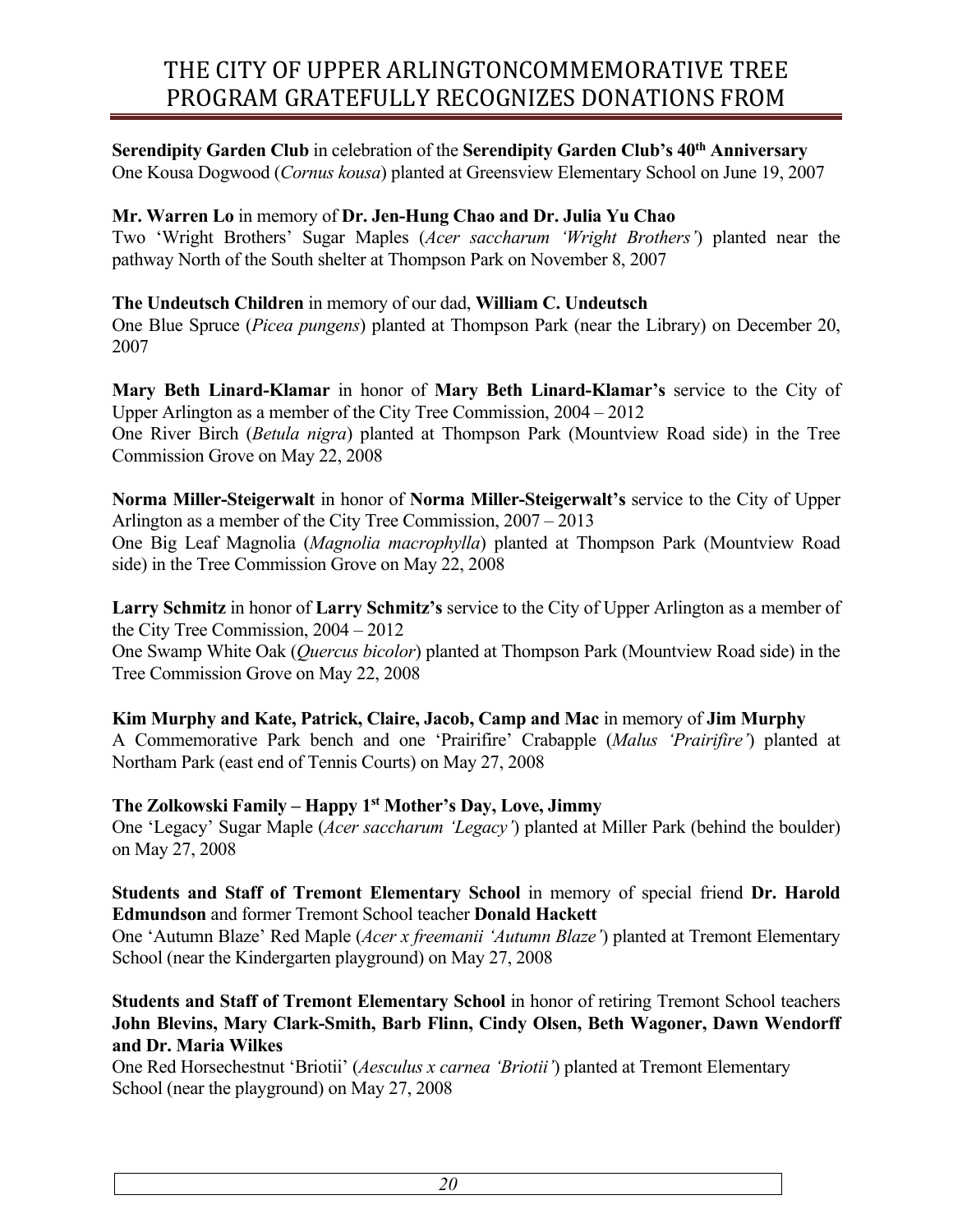## **Upper Arlington High School Class of 1968** in memory of **deceased classmates of the UAHS Class of 1968**

One Northern Red Oak (*Quercus rubra*) planted at Upper Arlington High School (on Ridgeview Road, near Brandon Road) on June 9, 2008

**Joe Giuliani** in honor of **Joe Giuliani's** service to the City of Upper Arlington as a member of the City Tree Commission, 2005 – 2009

One American Hophornbeam (*Ostrya virginiana*) planted at Thompson Park (Mountview Road side) in the Tree Commission Grove on November 14, 2008

#### **Iris de la Motte** in memory of **Marguerite 'Marge' Warren**

One Paperbark Maple (*Acer griseum*) planted at Stratford Park on November 26, 2008

## **Sally Long** in memory of **Cornelia Powers Pond**

One Shumard Oak (*Quercus shumardii*) planted at Northam Park (east end of the Tennis Courts) on May 7, 2009

## **Anne Sheline** in celebration of **Anne Sheline's** 75th birthday

One Northern Red Oak (*Quercus rubra*) planted at Northam Park (along the center path) on May 7, 2009

**Bert & Donna Wallace, Carolyn Warmolts, Phil & Jo Fulton, Steve & Judy Sutton, John & Beth Mangas, Tom & Linda Bullock, Bill & Debbie Marsh, Tom & Debbie Davis, Cecil & Jane Scott, Brian & Mary Loe and Mike & Jane Endres** in memory of **Jack Warmolts** One Yellowwood (*Cladrastis kentukea*) planted at Thompson Park (near the Gavin Lane entrance) on May 15, 2009

## **Charles & Susan Hickey** in memory of **Anna May (Szabo) Hickey**

One Willow Oak (*Quercus phellos*) planted at Cardiff Woods Park (along the Berkshire Road side) on May 8, 2009 (replaced with two 'Winter King' Hawthorns (*Crataegus viridis*) in spring 2015)

## **Charles & Susan Hickey** in memory of **Emery (Bud) Steven Szabo, Jr.**

One Chestnut Oak (*Quercus prinus*) planted at Cardiff Woods Park (along the Berkshire Road side) on May 8, 2009 (replaced with two 'Winter King' Hawthorns (*Crataegus viridis*) in spring 2015)

## **Dawn Leahy** in memory of **Mr. & Mrs. Francis Garrett**

One Sawtooth Oak (*Quercus acutissima*) planted at Miller Park (east corner of playground) on May 27, 2009

## **Students, Parents and Staff of Tremont Elementary School** in honor of retiring Tremont School teacher **Linda Dolfi**

One 'Aristocrat' Callery Pear (*Pyrus calleryana*) planted at Tremont Elementary School (along the playground) on May 28, 2009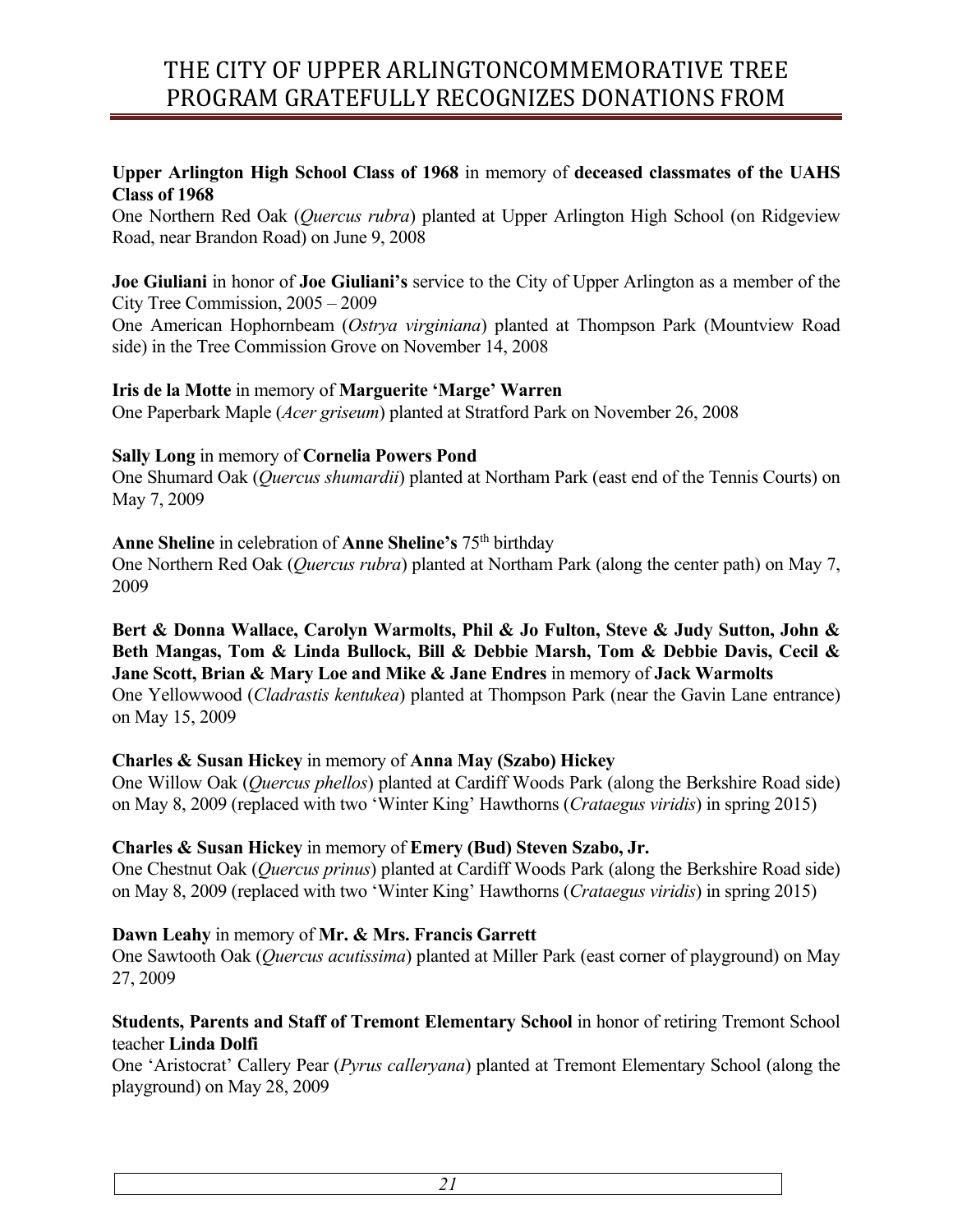**Sue Allen** in honor of **Merry Maidlow Hamilton's** volunteer contribution to Upper Arlington and our lifelong friendship

One 'Legacy' Sugar Maple (*Acer saccharum*) planted at Miller Park (along Stanford Road east of the boulder) on June 9, 2009

#### **Kevin Gage, Scott Pool, Linda Lawrence, Laurel Odronic, Kristin Harlow, Aimee Re, Jim Smith, Deej Gregor, Sharon Moss, Amanda Metskas, and Becky Beauchamp** in memory of **Krista Victoria Winger**

One Kentucky Coffeetree (*Gymnocladus dioicus*) planted at Thompson Park (northwest of the South Shelter) on November 6, 2009

## **Linda Eriksson, Sue Levin, Lou Spisak, Pat Hadler, Phyllis Groezinger, and Dave and Loretta Heigle** in memory of **Mocha Frantz and friends**

One Yellowwood (*Cladrastis kentukea*) planted at Westover Park (near the playground) on November 16, 2009

# **Ján and Mary Beth Klamar** in honor of **Catherine and John Klamar's 50th Wedding Anniversary**

One Yellow Buckeye (*Aesculus octandra*) planted at Westover Park (north of the shelter) on November 16, 2009

## **Friends and Family of John W. Francisco** in loving memory of **John W. Francisco**

One 'Satin Shadow' Silver Linden (*Tilia tomentosa*) planted at Thompson Park (west side of Park near Sheringham, next to the Commemorative Park bench) on December 3, 2009

#### **Friends, Family and Students in the Upper Arlington Community** in loving memory of **Stefanie Spielman**

One Blue Spruce (*Picea pungens*) planted at Upper Arlington High School (near the Ridgeview Road entrance) on December 13, 2009

## **Upper Arlington Library Foundation** in honor of Dareth **Gerlach**

One Sweetbay Magnolia (*Magnolia virginiana*) planted at Miller Park Library (northeast corner of building) on December 16, 2009 (moved to entrance 2017)

#### **Linda Snively and Kym Lee** in honor of **Dr. Dale and Mrs. Eleanor Dickens**

One Goldenraintree (*Koelreuteria paniculata*) planted at Thompson Park (southwest corner of Park overlooking soccer fields next to the Commemorative Park bench) on May 10, 2010

## **The Vassell Family** in memory of our mother, **Martha Elizabeth Williams Vassell**, and a gift to **our father**

One Paperbark Maple (*Acer griseum*) planted at Thompson Park (east of the path, near the Tree Commission grove and next to the Commemorative Park bench) on May 17, 2010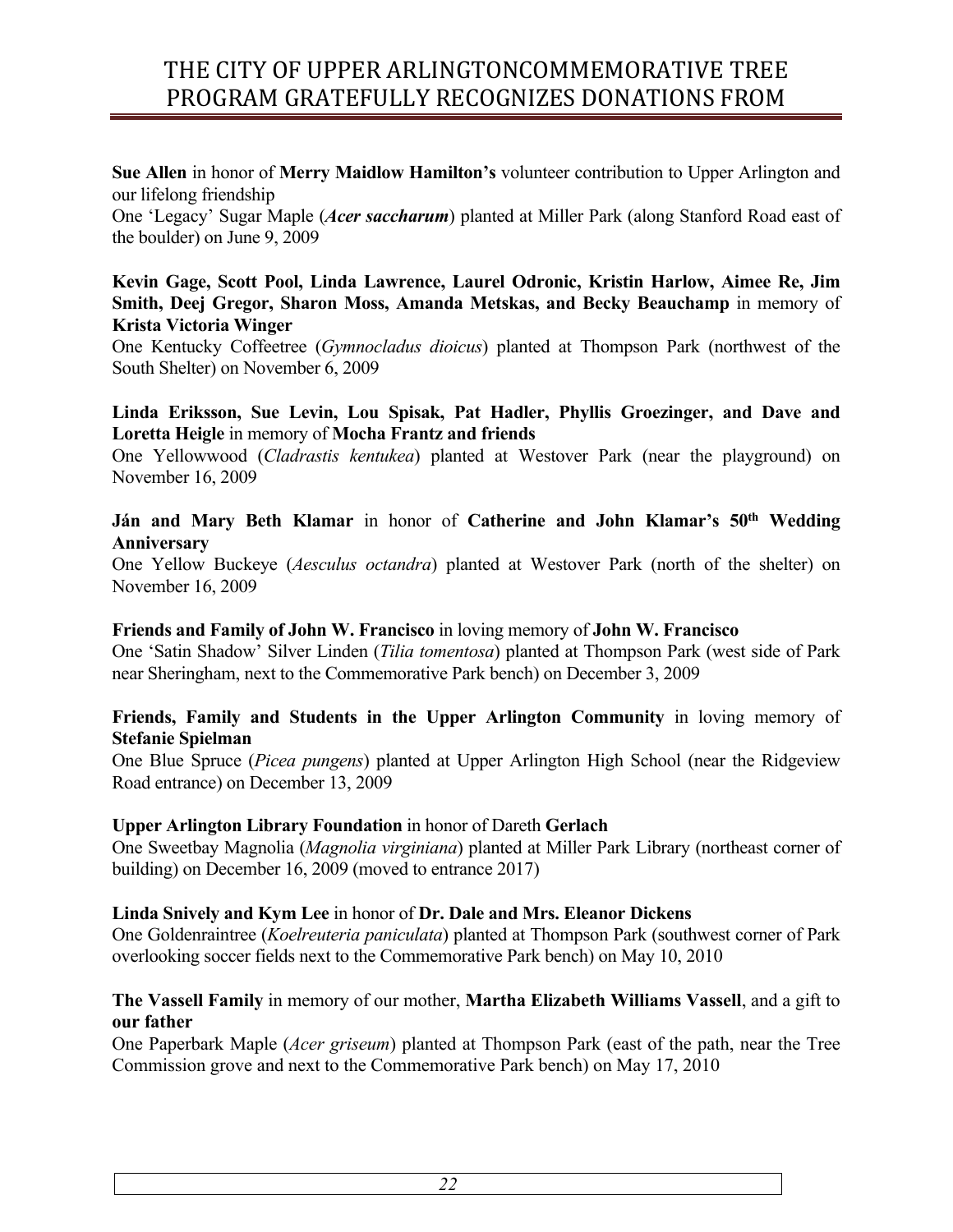#### **Robin Lawrence Poses, George K. Richards, George P. Miller, Patty Zartman Nichols, LuAnne Steinfurth Sadler, Frank & Kathleen Kennedy Hatcher, Penny Hunt Wiseman and Tom Wiseman** in memory of **Judith Lyons – UAHS Class of 1968**

One 'Winter King' Hawthorn (*Cratageus species* 'Winter King') planted at Upper Arlington High School (southwest corner of building on Brandon Road side) on May 28, 2010

#### **The Upper Arlington High School 1986-1996 Ice Hockey Parents & Alumni Association** in memory of **Patrick G. Burns**

One Blue Spruce (*Picea pungens*) planted at Barrington Elementary School in November 2010

#### **Tom & Sue Vergamini, Paul & Kathy Vergamini, George & Nancy Vergamini, Lois & Al Miller, and Stephanie & Tom Shumway** in memory of **John S. De Libera**

One Japanese Zelkova (*Zelkova serrata*) planted at Northam Park (along the center path) in November 2010

## **Dr. Rolf & Christine Barth** in memory of **Captain Rolf & Josephine Barth and Drs. Sydney & Iris Ferguson**

One 'Green Mountain' Sugar Maple (*Acer saccharum*) planted at Crafton Park (across from 2670 Crafton Park) in April 2011

## **Jason & Emily Deshler, Jud & Leslie Deshler, and Jon & Lynne Deshler** in honor of **Carol & Dana Deshler's 50th Wedding Anniversary**

One 'Green Mountain' Sugar Maple (*Acer saccharum*) planted at Northam Park (along Northam Rd., between Kent & Coventry Roads) on May 9, 2011

#### **Scott Zanon** in honor of **Scott Zanon's** service to the City of Upper Arlington as a member of the City Tree Commission, 2009 – present

One Shumard Oak (*Quercus shumardii*) planted at Thompson Park (Mountview Road side) in the Tree Commission Grove on May 12, 2011

## **Rodger Stinson** in memory of **Sandra & John Braden**

One 'Autumn Splendor' Buckeye (*Aesculus x arnoldiana*) planted at Sunny 95 Park (west end of parking lot) in May 2011

## **Friends of Rhonda Dodrill** in memory of **Rhonda Renee Dodrill**

One Flowering Dogwood (*Cornus florida*) planted at Triangle Park (along King Ave., near Cambridge Blvd.) on September 23, 2011 (replaced with an 'Ivory Pillar' Tree Lilac in November 2012)

## **The Brothers of Alpha Delta Phi** in memory of **Heidi Dolan**

One 'Majesty' Sugar Maple (*Acer saccharum*) planted at Westover Park (west side of the shelter) on November 8, 2011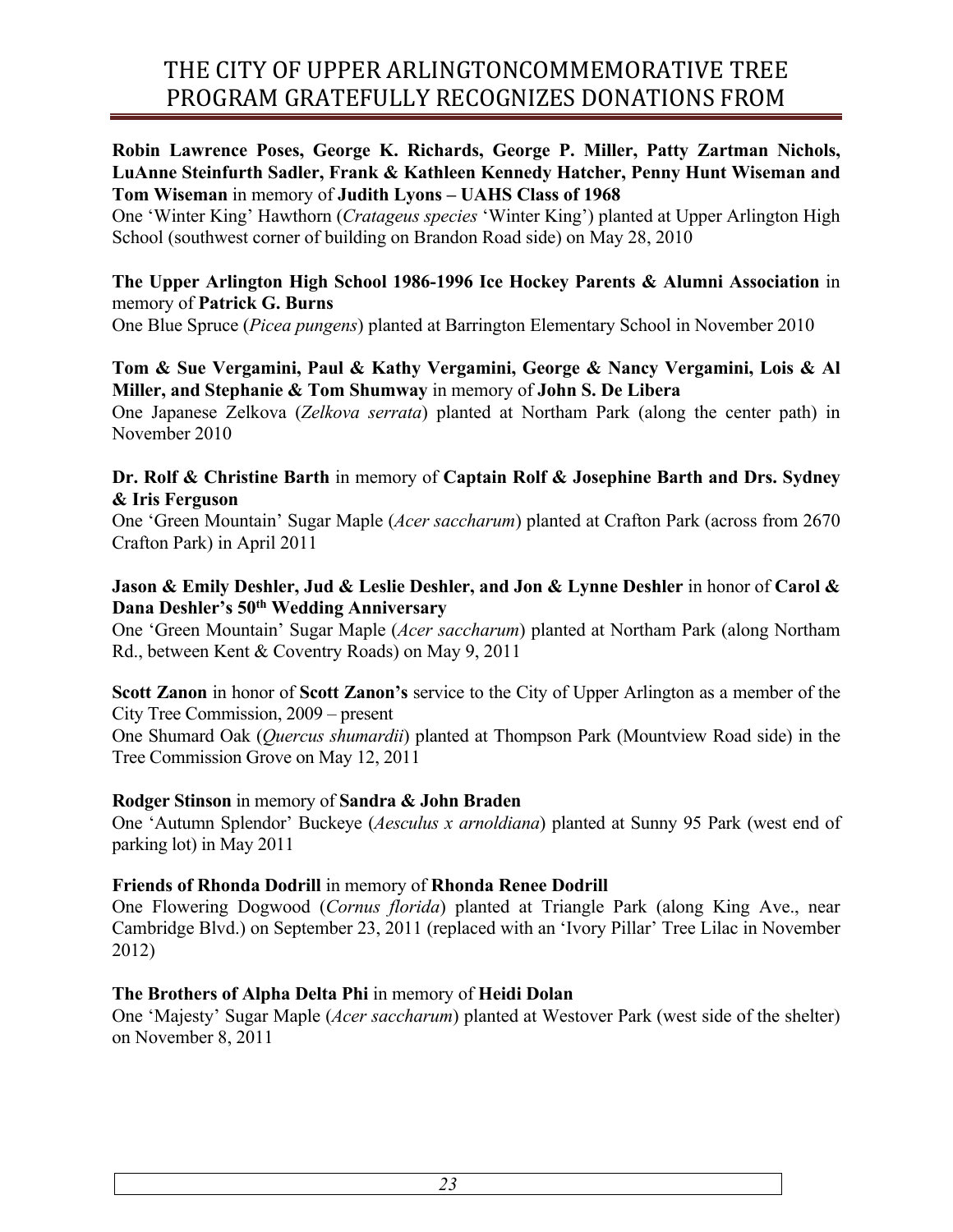#### **The Milam Family, Laura Krietemeyer, Beth Stevens, Mary Connolly, Pat Heier, Shields Family, Steven Pollack, and Aida Gerbec** in memory of **Antoinette ('Toni') Spangler**

One 'Winter King' Hawthorn planted at Thompson Park (near Lane Road) on November 10, 2011

## **Midge Klingensmith** in honor of **Physical Education Teachers and Coaches of Upper Arlington Schools**

One 'Bloodgood' Londonplane tree (*Platanus x acerifolia*) planted at Hastings Middle School (outside the stadium) in November 2011

**Hastings Middle School Faculty** in honor of the **50th Anniversary of Hastings Middle School**  One 'Green Mountain' Sugar Maple (*Acer saccharum*) planted at Hastings Middle School (front lawn) in November 2011

#### **Friends of Andy Wiltberger** in memory of **Andy Wiltberger**

One 'October Glory' Red Maple (*Acer rubrum*) planted at Northam Park (along center path, near Field #1) in November 2011

#### **Members of the Upper Arlington Roundtable** in memory of **former Mayor Clark P. Pritchett Jr.**

One 'Frontier' Lacebark Elm (*Ulmus x parvifolia*) planted at the Municipal Services Center (along Tremont Road) on November 22, 2011

## **The Crazy Eight** in memory of **Barbara K. Sokol**

One White Fir (*Abies concolor*) planted at Westover Park (south side of playground) on November 30, 2011

**Bonnie Maxton-Harvey** in honor of **Bonnie Maxton-Harvey's** service to the City of Upper Arlington as a member of the City Tree Commission, 1999 – 2005

One Shagbark Hickory (*Carya ovata*) planted at Thompson Park (Mountview Road side) in the Tree Commission Grove on April 23, 2012

## **The Arlington Bank** in honor of **Arbor Day 2012**

One Willow Oak (*Quercus phellos*) planted at Sunny 95 Park (southwest corner of the pond) on April 26, 2012 (replaced with a Chinkapin Oak Spring 2017)

## **The Arlington Bank** in honor of **Arbor Day 2012**

One Sugar Maple 'Majesty' (*Acer saccharum*) planted at Northam Park (along the center path near Northam Rd.) on April 26, 2012

## **Friends of the Library** in memory of **Mildred Swain**

One Japanese Tree Lilac 'Golden Eclipse' (*Syringa reticulata*) planted at Lane Road Library (northeast corner of the building) on May 2, 2012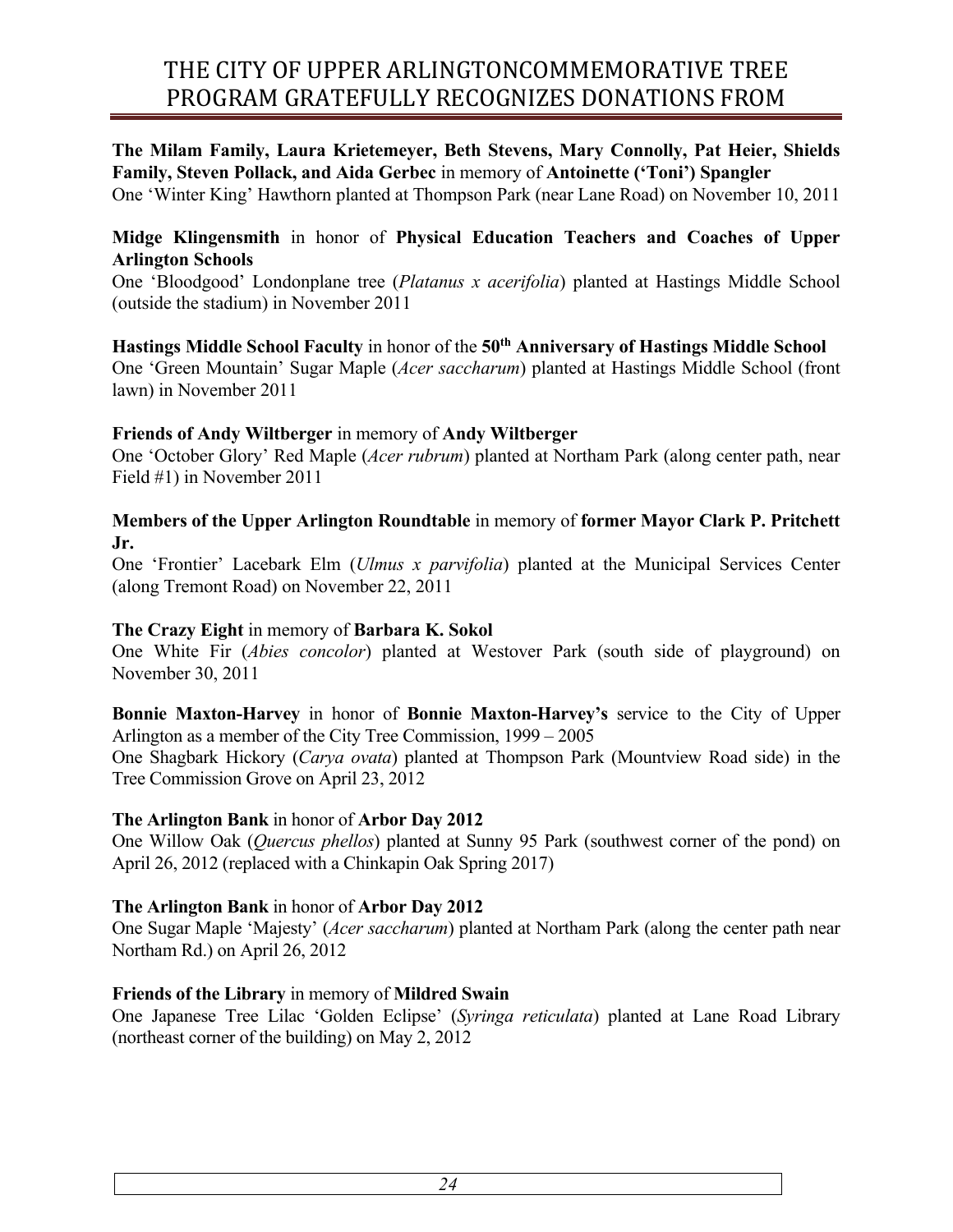## **Friends of the Library** in memory of **Amy Erickson**

One Red Horsechestnut 'Autumn Splendor' (*Aesculus x arnoldiana*) planted at Lane Road Library (southwest corner of the building) on May 2, 2012

## **Brownie Troop 2827** in honor of the 100<sup>th</sup> Anniversary of the founding of the Girl Scouts of the **USA** on March 12, 1912 by Juliette Gordon Low

One Bur Oak (*Quercus macrocarpa*) planted at Sunny 95 Park (along Langston Drive) on May 4, 2012

## **Upper Arlington High School PTO** in honor of retiring principal **Kip Greenhill**

One 'Red Sunset' Red Maple (*Acer rubrum*) planted at Upper Arlington High School (between the baseball field & football stadium) on May 16, 2012

## **Joyce Richardson Canfield** in honor of **The Zettler Familly – Metta, Michael, Henry, and Owen**

One Sweetbay Magnolia (*Magnolia virginiana*) planted at Miller Park (near the playground along Tremont Rd.) on May 31, 2012

## **Iris de la Motte** in honor of **Linda Bodien**

One Black Gum (*Nyssa sylvatica*) planted at Thompson Park (along Woodbridge Road, just north of McCoy Road) on November 30, 2012

**Bonnie Maxton-Harvey** in honor of **Bonnie Maxton-Harvey's** service to the City of Upper Arlington as a member of the City Tree Commission, 1999 – 2005

One Bur Oak (*Quercus macrocarpa*) planted at Thompson Park (Mountview Road side) in the Tree Commission Grove on May 7, 2013

## **Suzanne Ress, Beverly Ress, Linda Foxworth and Jennifer Brulé** in honor of **Virginia Beck and Bill Ress' 59th Wedding Anniversary**

One Sweetbay Magnolia (*Magnolia virginiana*) planted at the Municipal Services Center (on the Avignon Rd. side) on June 5, 2013

## **Kimberly Rask, Kolleen Rask, Kevin Rask and Kristina Rask** in honor of **Norman Rask**

One 'Bowhall' Red Maple (*Acer rubrum*) and one Willow Oak (*Quercus phellos*) planted at Fancyburg Park (near the Silver Bears softball field) on June 26, 2013

## **Twin Rivers Garden Club** in honor of **Charlyne Segmiller's service on the City Tree Commission and Twin Rivers Garden Club**

One American Hornbeam (*Carpinus caroliniana*) planted at Thompson Park (in the Tree Commission Grove) in June 2013

## **John Brula and Iris de la Motte** in honor of the marriage of **Catherine M. Rigrish and Benjamin J. Wenger**

One 'October Glory' Red Maple (*Acer rubrum*) planted at Oxford Park (near the playground) in November 2013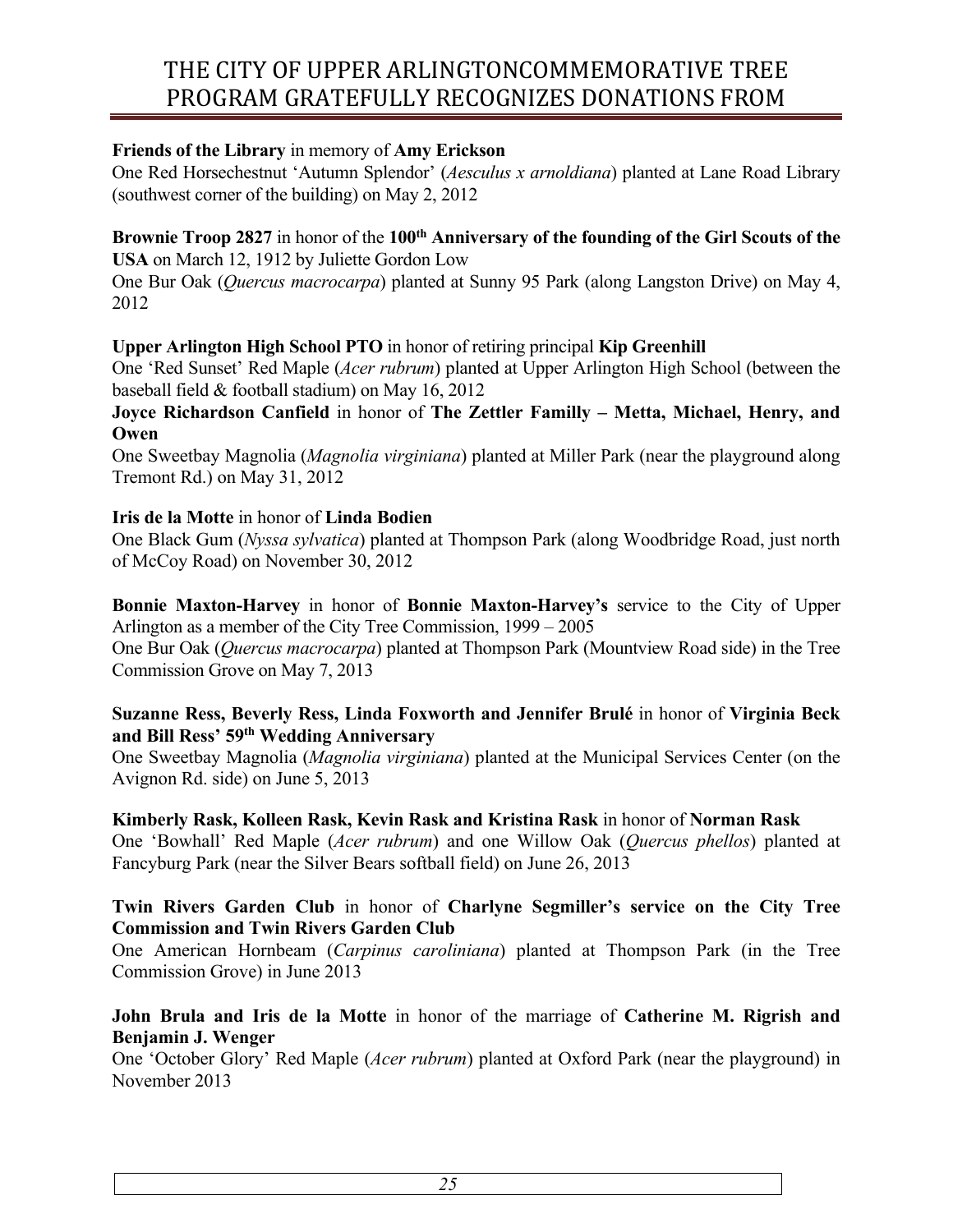## **Mary Laird Duchi** in honor of **Mary Laird Duchi's service on the Tree Commission from 1989 – 2000**

One Red Maple 'Bowhall' (*Acer rubrum*) planted at Thompson Park (in the Tree Commission Grove) April 29, 2014

# **Mike and Paige Crane** in honor of **Trish Cadwallader's 60th Birthday** One Northern Red Oak (*Quercus rubra*) planted at Miller Park (east of the gazebo) May 2, 2014

**Rich & Linda Murray and Bob & Diane James** in celebration of **Marilyn 'Mimi' James** One Shingle Oak (*Quercus imbricaria*) planted at Thompson Park (along Woodbridge Road, near Sheringham Road) May 5, 2014

**Ernie, Laura, Amanda, Ryan and Christoper** in loving memory of **Ernest L. Mazzaferri Sr.** One 'Triumph' Elm (*Ulmus x parvifolia*) planted at Northwest Kiwanis Park (along the entrance to the parking lot) on May 9, 2014

# **The Scott, Mazzaferri, Greenlee, Hondroulis, Murray, Crum, Overmyer, Michael, McGuire, Mueller and Ciotola Families** in memory of **Glenna Irene Tzagournis**

One Magnolia 'Butterflies' (*Magnolia x species*) planted at Thompson Park (along Woodbridge Road, near Pinebrook Road) on May 12, 2014

**The SACC Family** in honor of retiring School-Age Child Care Director **Kathy Fickell** One European 'Tri-Color' Beech (*Fagus sylvatica*) planted at Burbank School (outside the Director's office window) on May 28, 2014

# **Friends of Donna Biehn** in memory of **Robert Biehn**

One 'Galaxy' Magnolia (*Magnolia x species*) planted at Thompson Park (across from 4401 Woodbridge Road) on June 12, 2014

# **Sandy Murray** in memory of **Joe Murray**

One Kentucky Coffeetree 'Espresso' (*Gymnocladus dioicus*) planted in the Triangle in front of 1750 Upper Chelsea on November 21, 2014

# **Mike and Paige Crane** in honor of **Robin Conway's 60th Birthday**

One 'Emerald Queen' Norway Maple (*Acer platanoides*) planted at Miller Park (along Stanford Rd., near Cambridge Blvd.) on December 8, 2014

# **Casey and Stefanie Warner and Jon and Valarie Hannahs** in memory of **Natalie Ridgway**

One Red Horsechestnut 'Briotii' (*Aesculus x carnea*) planted at the Upper Arlington Public Library, 2800 Tremont Rd. (near the front entrance) on December 8, 2014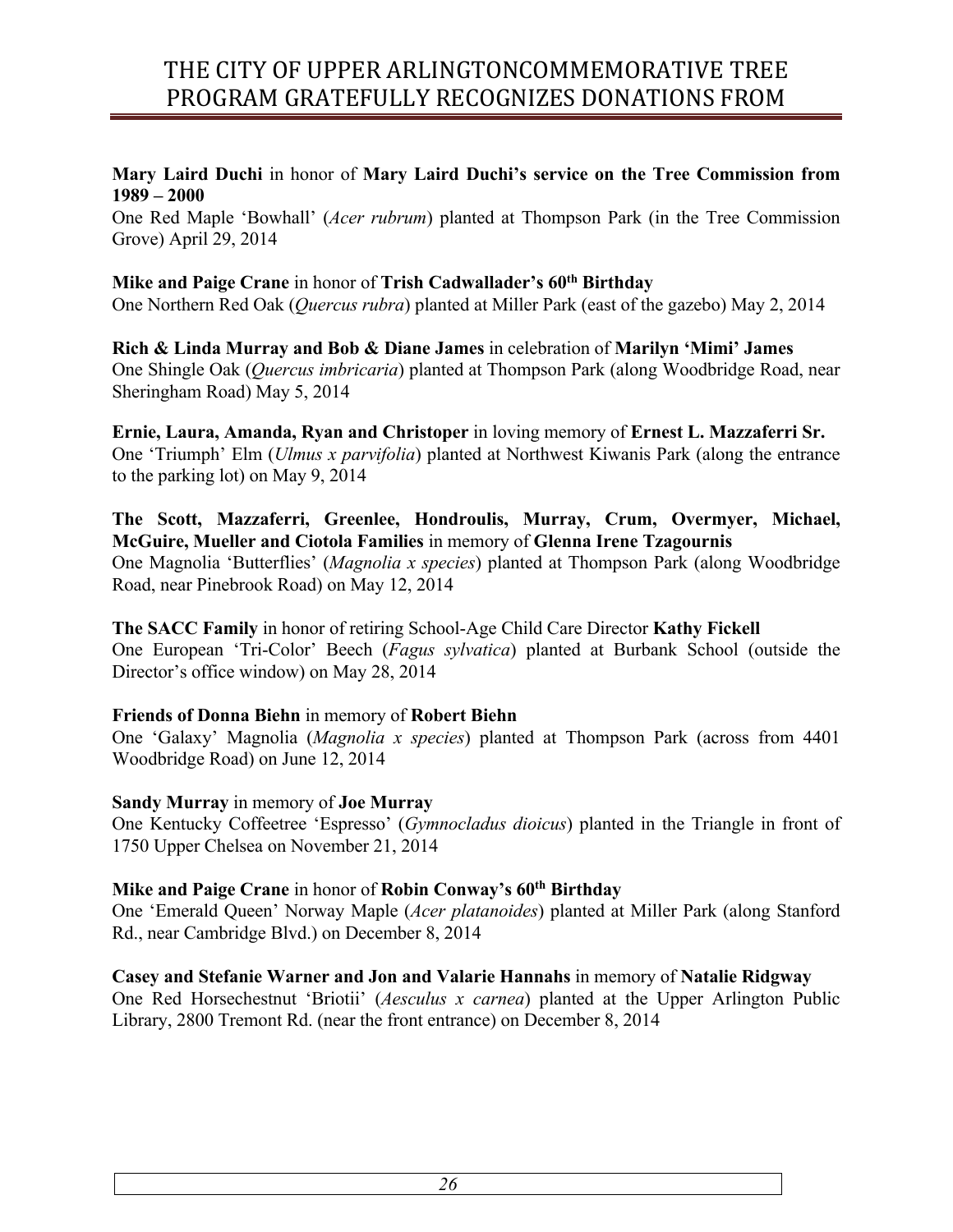## **The Mignery, Crum, Tzagournis, Scott, Hondroulis, Murray and Mueller Families** in memory of **Ginny McGuire**

One Northern Red Oak (*Quercus rubra*) planted at Thompson Park (along south side of Woodbridge Road driveway, east side of path) on May 6, 2015

## **The Goldsmith Family** in memory of **Robert J. Goldsmith**

One Black Gum 'Wildfire' (*Nyssa sylvatica*) planted at Tremont Fountain Park (across from 2206 Northam Road) on May 8, 2015

## **Bonnie Maxton-Harvey** in celebration of **The Harvey Family**

One London Planetree 'Exclamation' (*Platanus x acerifolia*) planted at Thompson Park (along Lane Road, next to the boulder) in May 2016

## **The Geletka Family, Lape Family, Mazzaferri Family, Barnum Family and Mignery Family** in memory of **Kevin Czerwonka**

One Sugar Maple 'Wright Brothers' (*Acer saccharum*) planted at Burbank Park (along the path at the southwest corner of the field area) in November 2016

## **Marilyn Pritchett, and children Lauren Pritchett Seckel and Jeffrey Clark Pritchett** in memory and honor of **Clark Poston Pritchett, Jr.**

Two 'Saratoga' Ginkgos (*Ginkgo biloba*) planted at Sunny 95 Park (near Clark's Commemorative Bench) in November 2016

## **Bernice Lowrey's Friends** in memory of **Liberty**

One 'Stellar Pink' Dogwood (*Cornus x species*) planted at Sunny 95 Park (southwest corner of the Park, next to Liberty's bench) in November 2016 (replaced with an 'Autumn Blaze' Red Maple (*Acer x freemanii*) in November 2017

#### **Windermere Elementary School Staff** in memory of **William Curtis Harden** (March 4, 1972 – December 24, 2016)

One 'Autumn Splendor' Horsechestnut (*Aesculus x arnoldiana*) planted at Windermere School Playground on May 2, 2017

## **Jim and Lynn Hamilton** in honor of **Alex Husted's** college graduation

One Blue Spruce (*Picea pungens*) planted at Fancyburg Park (across from 2810 Swansea Road) on May 5, 2017

#### **City of Upper Arlington Finance & Administrative Services Team** in honor of **Finance & Administrative Services Director Catherine Armstrong's** 30 years of selfless service to the City of Upper Arlington

One Ohio Buckeye (*Aesculus glabra*) planted at the Municipal Services Center (outside Cathe's office window) on May 9, 2017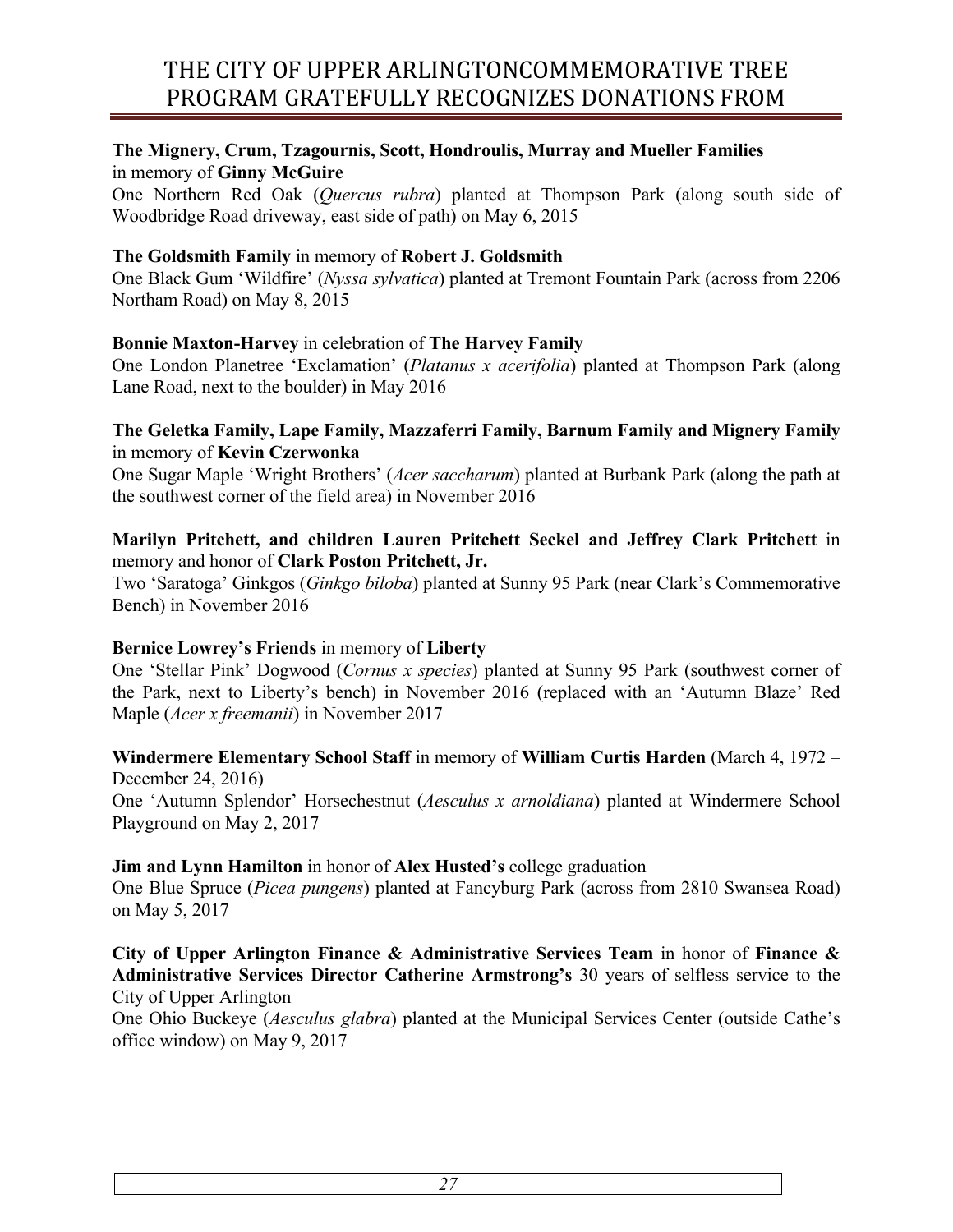**The Haughn Team, Barry Fonarow, Steve Christenson, Chad Dougherty, Tom Fadden, Steve Glockner, Gary Cook, Kathy Hawkins, Susan Hazeltine, Katie Nicol, Bridgett Heitzman, Pam Moreau, Phil Rosen, Tim Perrine, Rachel Stone, and Jerome Turner** in memory of **Dr. Christopher Haughn**

One Ohio Buckeye (*Aesculus glabra*) planted at Northam Park (on the east side of the center walk, between Diamonds 1 & 3) on May 11, 2017

**The Guha Family (Manoj, Sipra, and Sourav)** in memory of **Arijit Guha (UAHS Class of 1999)** One Black Maple (*Acer nigrum*) planted at Thompson Park (near the "books" bike rack at the library) on April 27, 2018

**Madison Wrightsel, Taylor Whitman, Clara Rhodehamel, Molly Plasket, Meredith Grilliot, Erin Eastwood, Caroline Shisler, Devon Holland, Samantha Grabovac, Julia Anderson, Gracie Gregdoll, and Rachel Piscopo** in memory of **Becky Wagner**

One Weeping European Purple Beech (*Fagus sylvatica)* planted at Northam Park (near baseball diamond and tennis courts in northeast corner) on May 10, 2018

**The City of Upper Arlington Coworkers** in honor of **Julie Fino** for her 31 years of selfless service to the city. One Tulip Tree (*Liriodendron tulipifera***)** planted at Sunny 95 Park (next to the west soccer field) on May 15, 2018

**Barbara Muller and Mary Duchi** in honor of **Dave Staats** for his 28 years of service to the city. One 'Sterling' Silver Linden Tree (*Tilia tomentosa)* at Sunny 95 Park (next to the Amelita Mirolo Barn) planted on December 4, 2018

**Tree donated by duplicate bridge playing friends Rosemary and Bernie Hamrock, Dee and Frank Himes, Judy and Ray Krasnieski, Margo Olson , Press Southworth, Peg Vild, and Skip Yassenoff** in memory of Barbara Muller's husband **Mervin Muller** 

One Bur Oak (*Quercus macrocarpa*) at Thompson Park (North side of the McCoy Rd. parking lot) planted on May 29, 2019

**Tree donated by the Windermere Family** in honor of **Dr. James Arden Miller 1933-2019** One Eastern White Pine Tree (Pinus *strobus*) at Miller Park (south of the gazebo) Planted on October 24, 2019

## **Tree donated by members of UACPAAA & UA Police Division** in loving memory of **Mark Shutt**

One 'Fall fiesta' Sugar Maple Tree (*Acer saccharum)* at The Municipal Service Center along the wall on the north side of the building (near the police entrances) on November 4, 2019